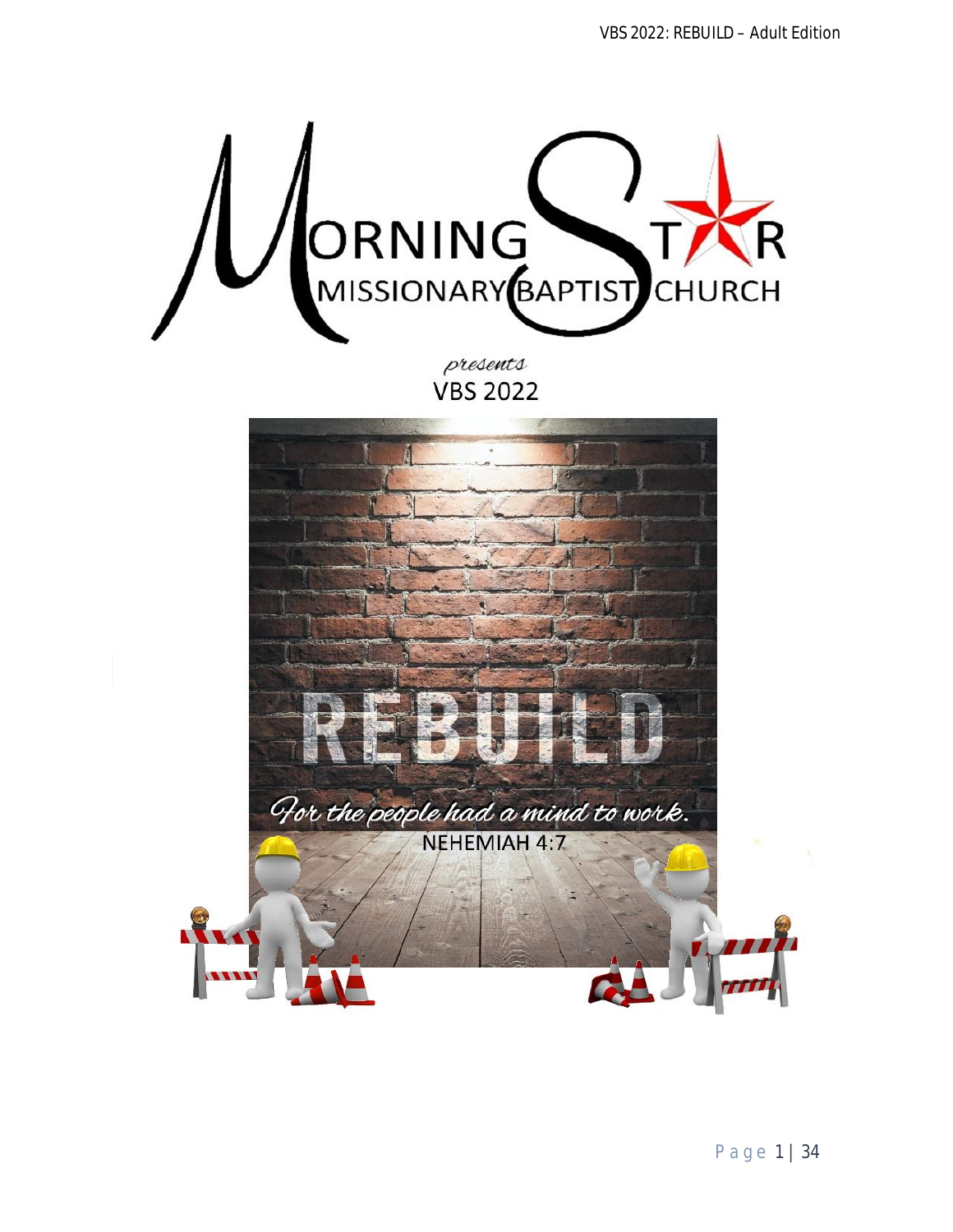# **INTRODUCTION**

In December of 2019 in Wuhan, Hubei Province, China; people began to experience shortness of breath & fever. Soon this experience would impact the entire earth. It was the beginning of COVID-19, a worldwide pandemic that would kill millions of people.

No one could have predicted its impact upon the institutions of the world, especially upon the church. As businesses were ordered to close and people were encouraged to wear masks, fears grew amid a rush to find a vaccine.

When it came to the church there was both compliance and opposition. Some churches obeyed their government and shut their doors to protect their members, while others in defiance of government interference with religious institutions refused to shut their doors. Were we right to shut our doors, or were we wrong?

The churches that closed their doors were standing on the Word of God. The Bible tells us,

*<sup>1</sup>Let every soul be subject unto the higher powers. For there is no power but of God: the powers that be are ordained of God. <sup>2</sup>Whosoever therefore resisteth the power, resisteth the ordinance of God: and they that resist shall receive to themselves damnation.* **Romans 13:1-2 (KJV)** 

This verse is what tells us as believers that we are to obey our governing authorities. This refers to both the church and the world. The pastor of the church, the police officer that pulls you over, the supervisor on your job, the magistrate of the court, the mayor of the city, the governor of the state, the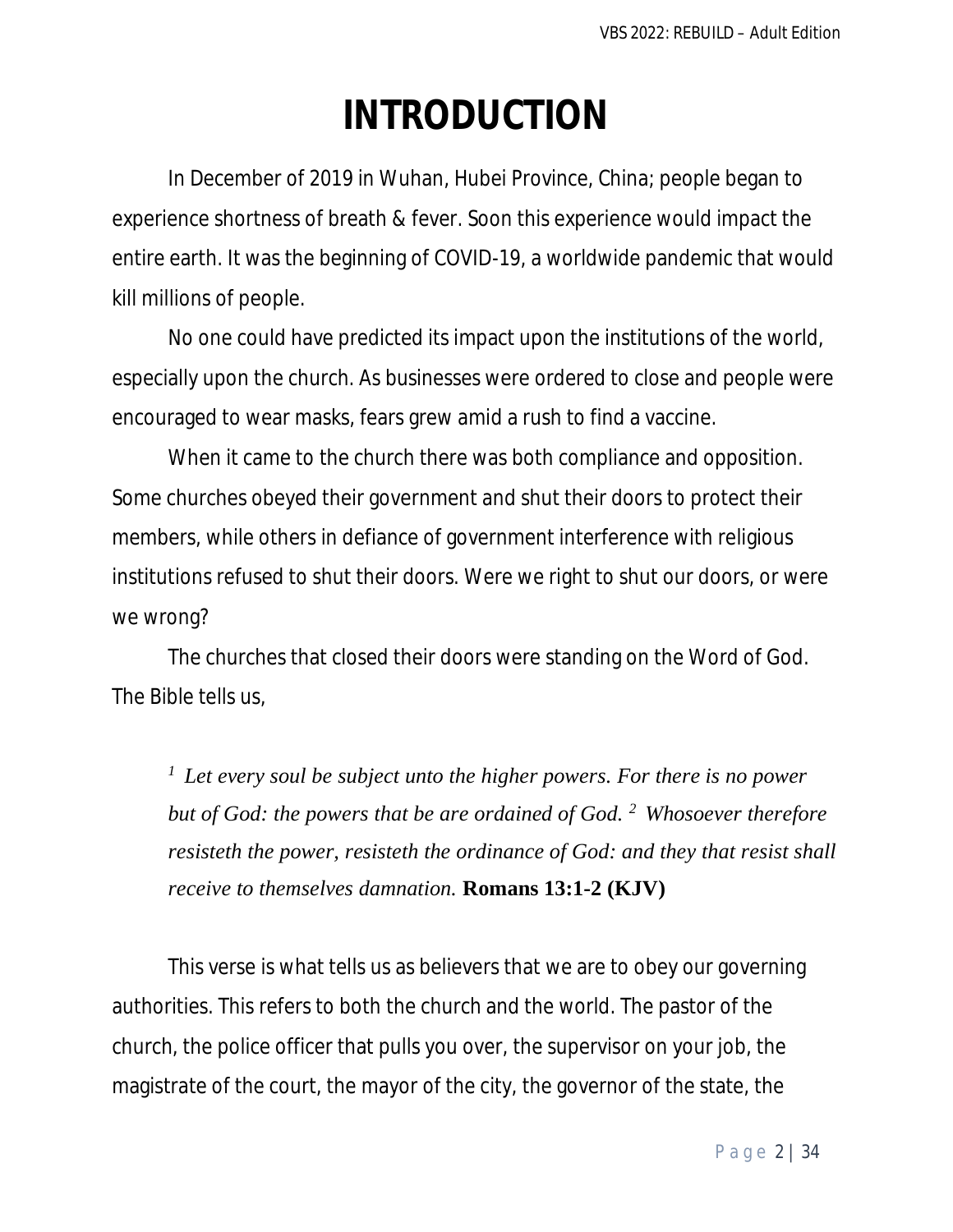leader of the country, all are in positions of authority and God's will is that we submit ourselves to the higher powers *(provided they do not tell us to do something that goes directly against the Word of God)*. As for those who refused, many churches lost members and pastors to this plague upon the land, while others experienced no hardship whatsoever for refusing to obey their governing authority.

Our problem is that we live in a society that desires to cast off restraint and does not like to be told what they cannot do! This same mentality has permeated the church and is transforming worship and ministry in ways the Bible never intended. Why have the people cast off restraint? The Bible has an answer for that.

*Where there is no revelation, the people cast off restraint; but blessed is he who keeps the law.* **Proverbs 29:18 (NIV)** 

The church was once the moral center of every city and town, but now it has been removed from the center of town and pushed to the outskirts along with its theology and purpose. But Proverbs 29:18 said specifically, "*where there is no revelation…*" So, what is meant by "revelation"? The King James Version translates that word as "vision". We can understand better when we hear Proverbs 29:18 in the King James version.

*Where there is no vision, the people perish: but he that keepeth the law, happy is he.* **Proverbs 29:18 (KJV)**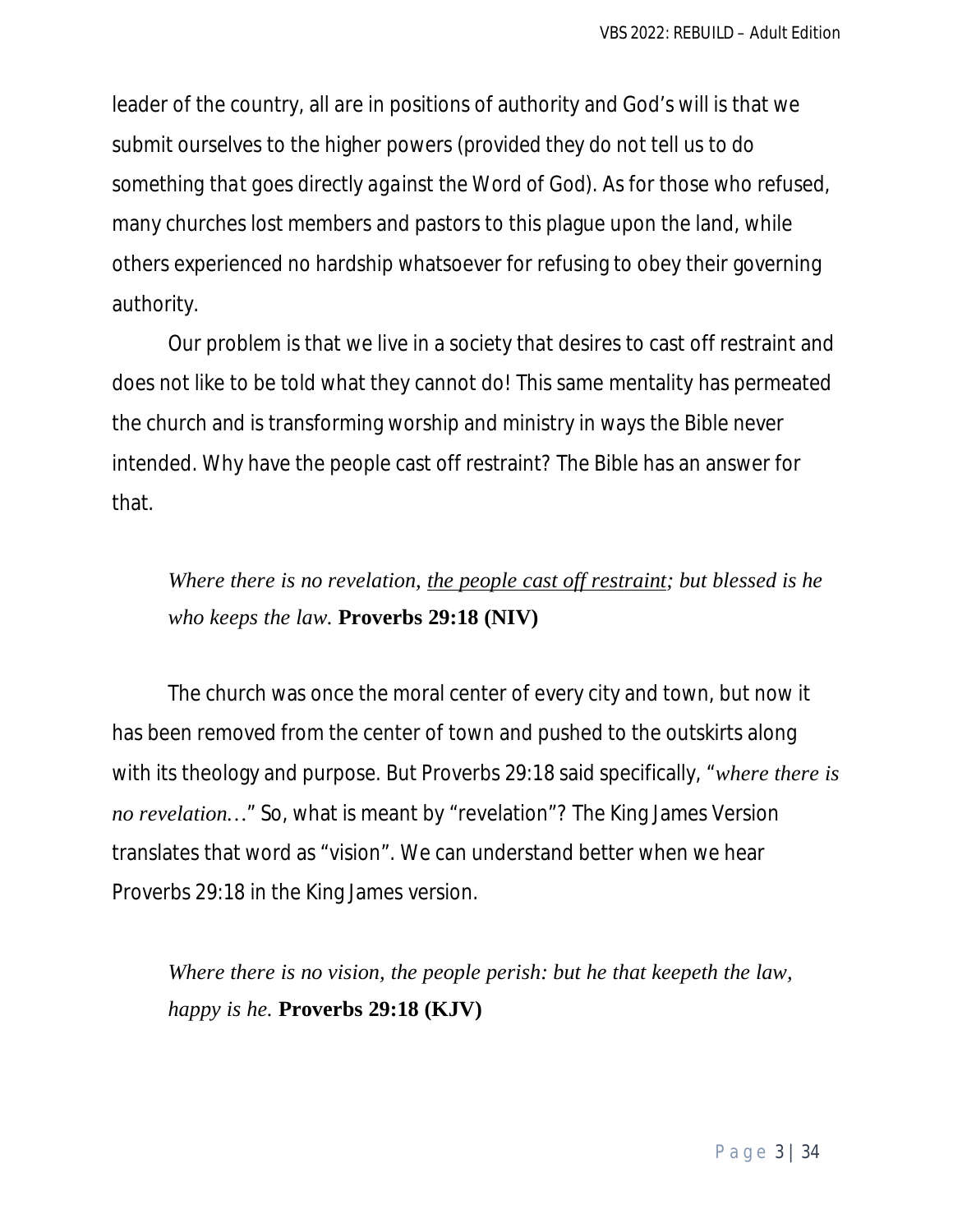At this point it is detrimental to begin saying to oneself, "But we are not under the Law", and then disregard whatever has been said. While it is true that we are under grace, the law is still necessary for the purpose of leading us to grace. We all know that our soul must be converted! In other words, we must be born again, not of the flesh but of the Spirit. Well, let us turn again to the Word of God to learn what is perfect at converting the soul.

*The law of the LORD is perfect, converting the soul: the testimony of the LORD is sure, making wise the simple.* **Psalm 19:7 (KJV)** 

Yes, you heard that right! It is the Law. The Law convicts us of sin and helps us to realize our need for His grace (*For by grace are ye saved through faith –* **Ephesians 2:8** (KJV)). But when we have cast off restraint, we feel no need for Him, His Word, nor His grace! And we manifest this in many ways. We stop going to Bible Study, we no longer attend Sunday School, we start skipping Sunday services, we quit attending ministry meetings, we stop participating, and we get upset when asked where we have been! Think of the message we are sending to our children, or to others by our lack of attendance. If mom and dad don't go, then the church, the Word of God, the choir, the preacher, and all that stuff must **NOT** be important. How many children have grown up never attending church? And how do they turn out? All are not tragedies; some succeed but the possibility of success *(success being define as coming to the saving knowledge of Jesus Christ and actually being saved)* is so much less when there is no seed of the Word of God planted within them.

How many parents disregard church attendance? How many dads drop their children off at church and then drive off? What is the message the children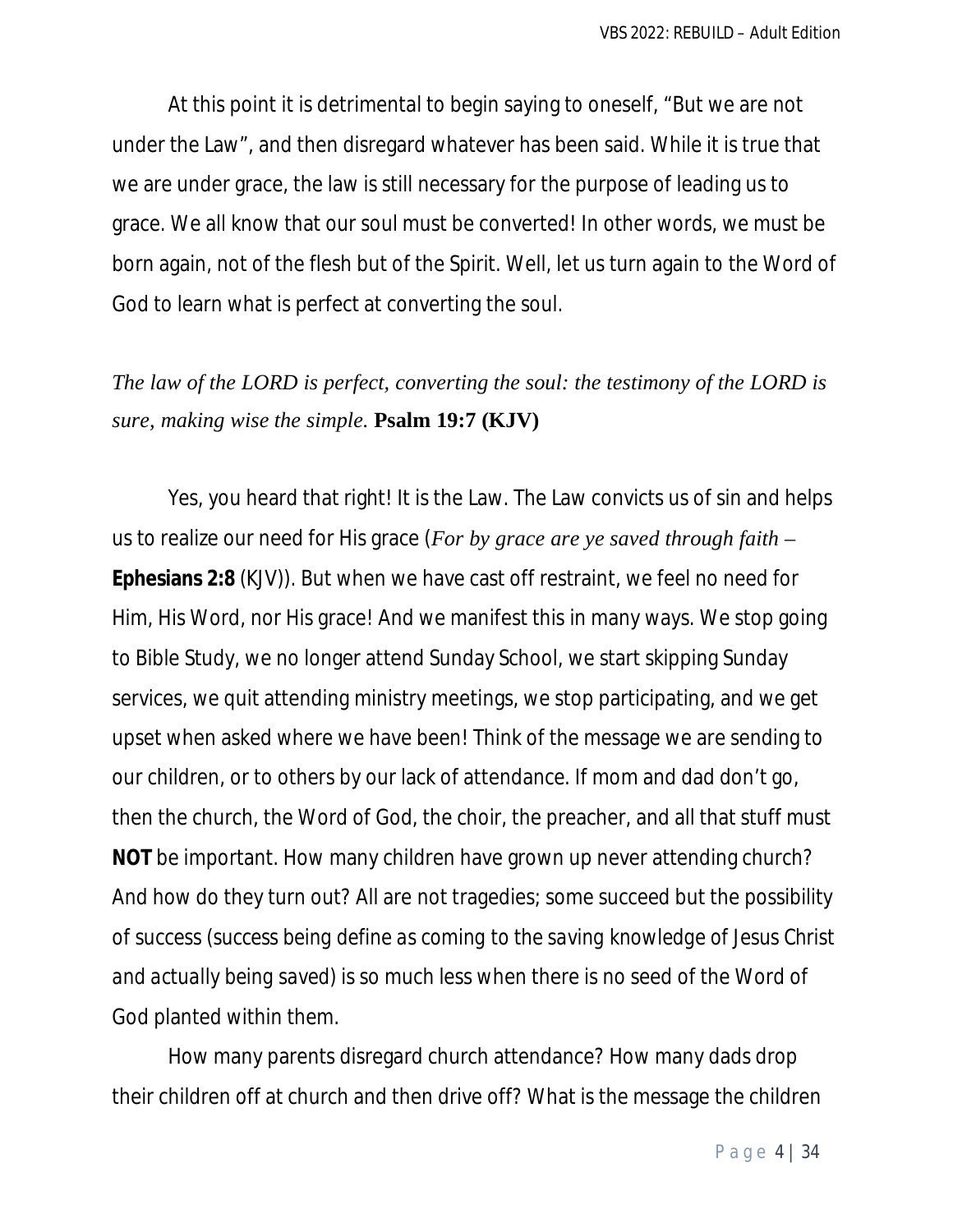are learning about going to church? The lesson they learn is simple, church is not important. And the only one happy about that is the devil.

So how does God get us back to the church? Did we heed His message on September 11, 2001? Because after the twin towers were attacked, church attendance grew by a whopping 6% (WHAT!) according to gallop polls. Let me explain how they got 6%. Even though people flooded the churches thinking the world was coming to an end, the number attending dwindled back down almost immediately after. That means after the initial rush, only 6% of the people who ran to church after the attack remained in the church.

And here we are again. Was COVID another wakeup call for the church? Did God allow this to happen so that through His infinite wisdom He could call His people back to Himself? If this is true, then why shut down the church when COVID was raging across the country? I believe the answers to these questions will shock some and prayerfully awaken others, because many see this as solely caused by the carelessness of mankind. But for believers, we know God is still on the throne, and nothing happens without His permission.

I believe it is a wakeup call to all people of the world. And this time because the church was closed, people could not just run to the church and **FEEL** safe or even saved. Some were angry that the doors of the church were closed! They said, "The doors of the church are **NEVER** supposed to be closed!" And they spoke badly about the pastors and the priests who closed their church doors.

But what if God was sending a message? Did we hear the message? Did we receive the message? I believe many heard it loud and clear as the longing for the church services and the prayer services began to grow. Receiving the Word through means of social media helped, but it did not take the place of gathering with the saints of God to worship Him.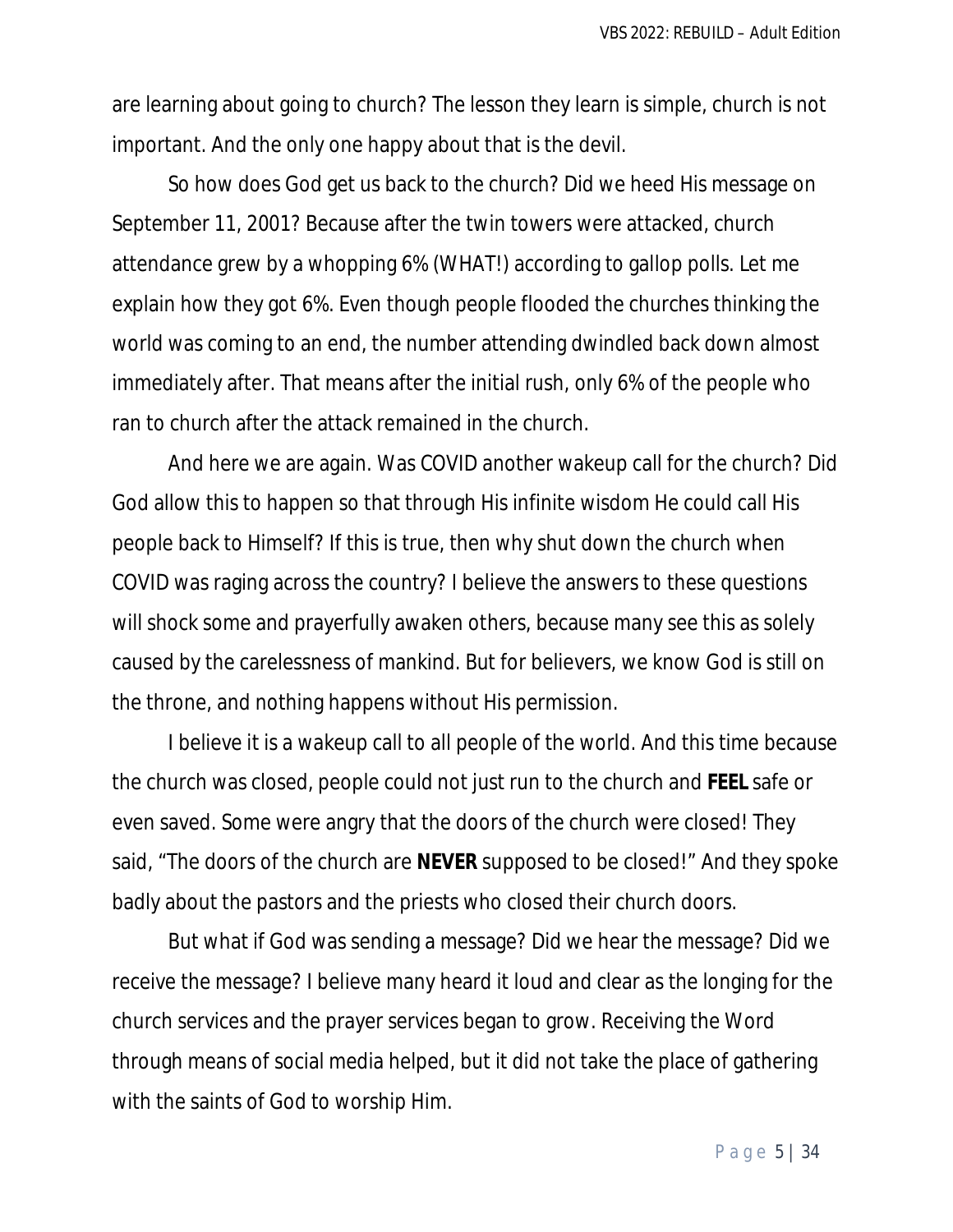When the churches were able to reopen, we ran into a new problem. A lot of people did not return. Many began to like receiving the same thing at the church via Social Media. The added bonus was the lack of church drama while we received the Word at home. Is this something new that God is doing? Or has He weened out those whose hearts were falling away because the church was not being what God meant for it to be? Either way, now that we are back, we have been given a marvelous opportunity by God to REBUILD!

We need to take every ministry apart and put it back together, examining what worked and fixing what did not. For ministries that have fallen apart, we rebuild examining why it failed and making the necessary changes. We have been blessed to have the opportunity to build new ministries and make things better for the church than before! I believe if we go back to the way things were, we will have missed a golden opportunity. Our focus needs to be on helping the community so that the community will be compelled to come and join in the work, increasing our reach and our effectiveness. We must have an open mind, not to change the Word, but to grow our understanding of the Word and its farreaching implications. We want the church to become like the church in Acts, where all people had all things in common. Do you believe it can be done? I do!

### **QUESITONS FOR THOUGHT:**

- 1. How do you believe COVID has affected the church and you?
- 2. Do you believe there is a need to rebuild here at Morning Star?
- 3. How should we handle a ministry that still tries to operate under the principle, "This is "**MY"** ministry, and "**I"** am in charge!"?
- 4. If the church belongs to God as well as the people, do the ministries of the church also belong to God?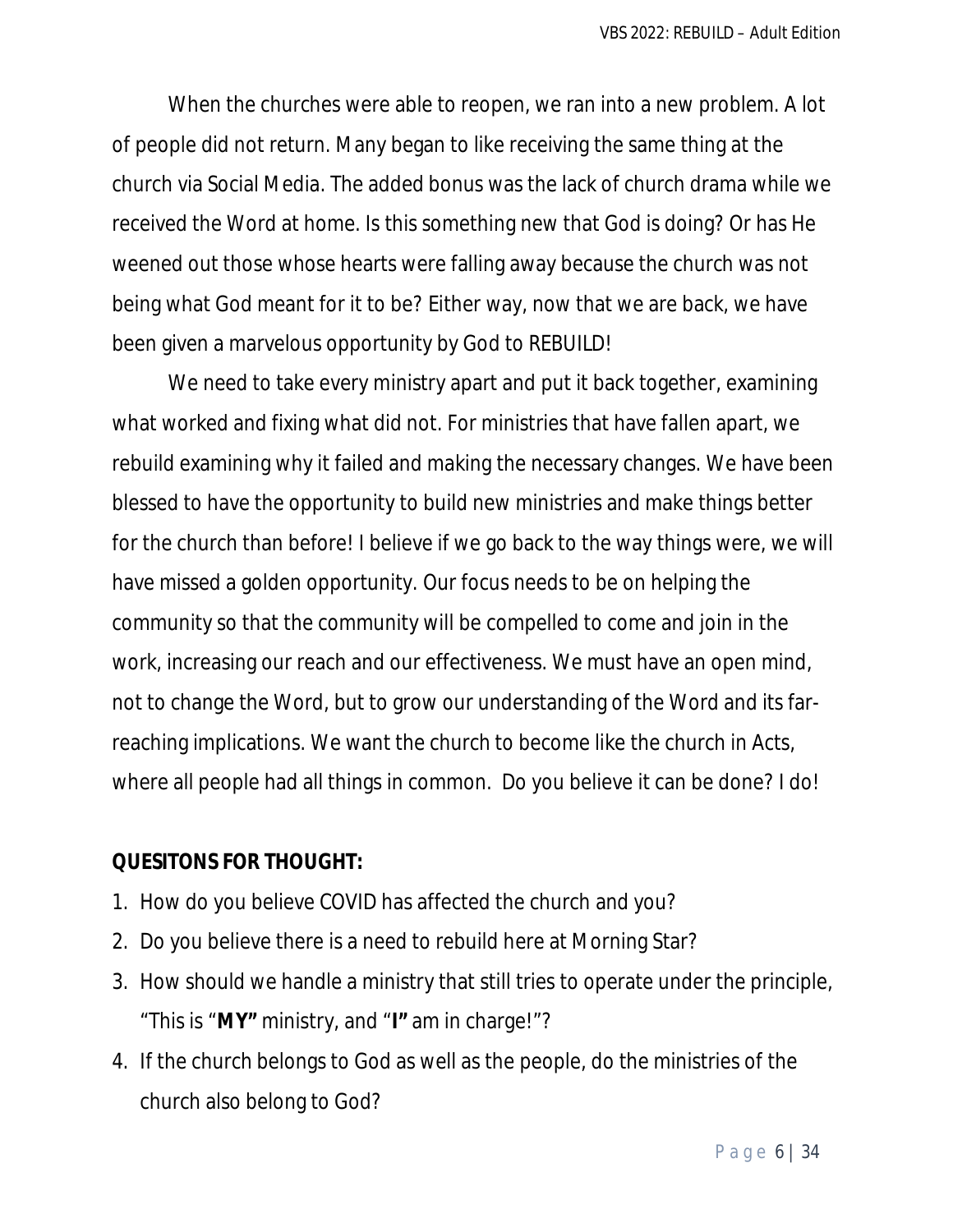**LESSON 1**

## **What do You Mean, Rebuild?**

When we are introduced to Nehemiah, he is living and working at the palace of King Artaxerxes I<sup>st</sup> as the king's cupbearer. He is visited by one of his brethren Hanani who is accompanied by certain men from Judah. When he inquired of the state of the Jews who had come back to Jerusalem from captivity and of the state of the city itself, the answer caused him to sit down and weep. He then mourned certain days, fasted, and prayed to God.

What broke his heart was how he saw God in relation to the things of God. He knew God is awesome and anything that bears His name or is of any relation to Him should also be awesome. But Jerusalem being in ruin, and the people who are there suffering broke Nehemiah's heart.

In similarity to Nehemiah's heart, our hearts ought to be afflicted by the current state of the church today. So many churches are struggling in a bad way and facing the possibility of closing their doors for good. And while some will sit back and say to themselves, "God is not going to let His church fail!", please wake up and realize who He has left to care for His church! He has not appointed any cherubim to clean the church, repair any broken instruments, to pay the bills and restock needed supplies, so that you can just come on Sunday and all things are decent and in working order and to your liking. He left His church in all our hands to supply and to do all things necessary.

Many cannot begin to understand the depth of the peril when 80% of the church has been supported by 20% of the people. But now that COVID has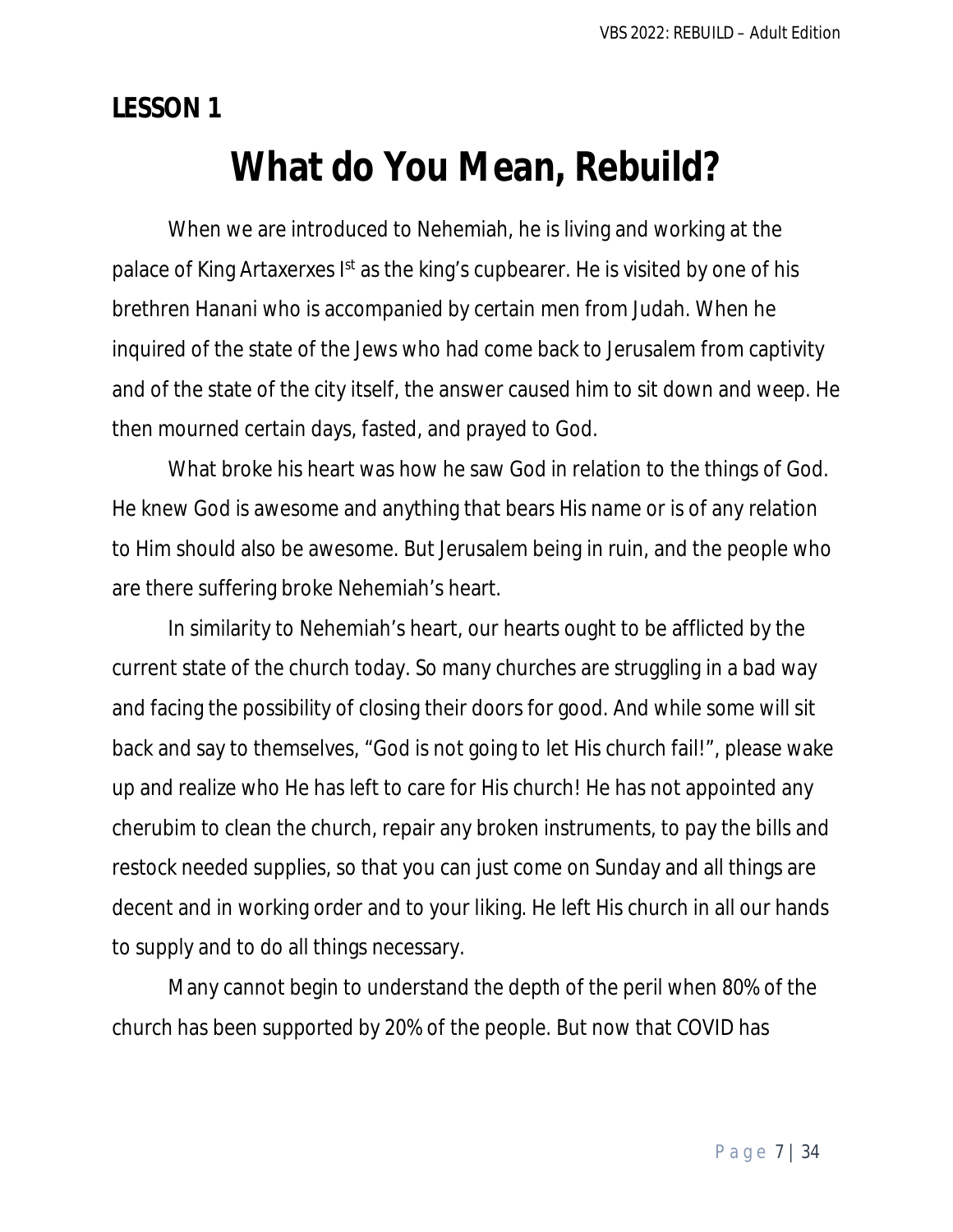ravaged the earth, the 80/20 is more like 85/15 to 90/10! Do we not care? Are we not concerned? Are our hearts not stirred like Nehemiah's?

When I first came to Morning Star, we had 7 ushers on the floor on Sundays and they used hand signals to communicate. Now we only have 2 or 3 at the door! We had 5 choirs and now we have 2 with dwindling numbers! While it's true time waits for no one and many have grown up, moved away, relocated, or joined the dearly departed, the church must go on! We became so used to others doing things for us and making sure things were proper and in place until now we don't remember how to do certain things, or we never learned.

That's why **NOW** is the time to rebuild! That's why **NOW** is the time to be trained and to join in and to help! What is it we need to do? We need to rebuild the wall that is Morning Star! Only this time we build it better just in case something like this were to ever come again, the church will not find itself like it is right now. This is not our friend's church, or our neighbor's church, this is **OUR OWN** and she needs us **ALL** to help.

Nehemiah spent a lot of time in prayer before acting which is one reason why the Hour of Power ministry has been brought back. How do you think it would look to God if **EVERY MEMBER** showed up to pray for 1 hour **EVERY** Sunday morning? Some are already saying, "I can't pray for a whole hour!", but you will never know until you try. Once you get into it, you will discover that an hour is not enough time because there is so much to pray for. And we will help you to know the things to pray for. God's church needs you to show up! After all the Bible says…

*…for mine house shall be called an house of prayer for all people.*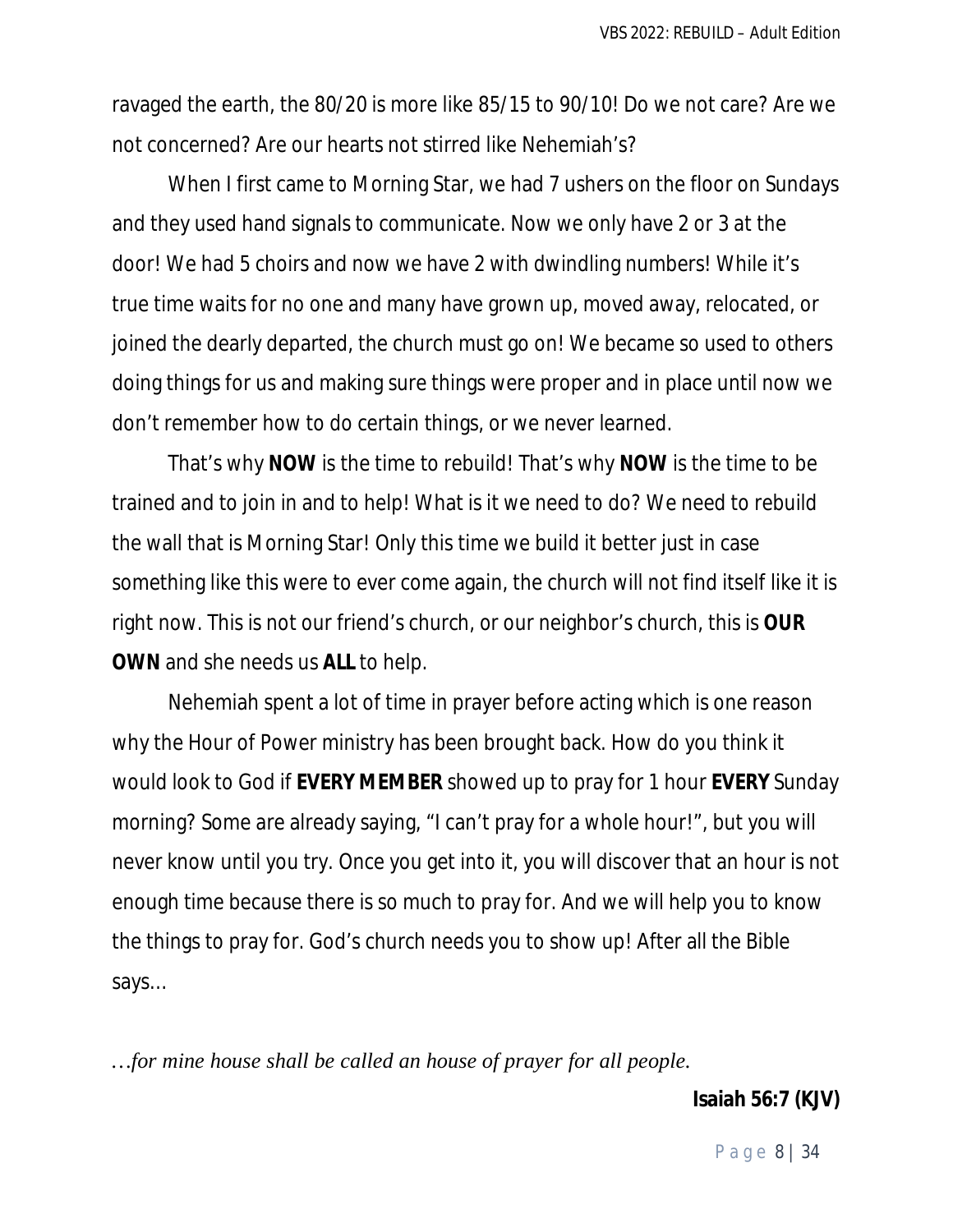How do we do this you might ask? Nehemiah first repented of his own sins and then he acted as an intercessor for the sins of Israel, confessing and repented for the people he cared so much about. He also prayed about a way to do something about the situation and for the favor of God before the king. Like Nehemiah we to can pray for the people to return as well as for God to send us new members. We can pray for more deacons, more trustees, more choir members, etc. for every ministry of the church. But here's the catch! If God answers us and they come to the same old things as before, do you think they will stay or will they leave? That raises the question, "What same old things?"

Before I came to Morning Star, my wife, my son, and I were all praying for a church closer to our home in Cary. God answered our prayers with Morning Star telling me these three exact words, "Arise and go." But the day before my installation, a witchcraft spirit walked into my office and threaten to call the installation off if I did not understand that **IT** controlled the church, and I was to do whatsoever **IT** said. In short, **IT** was the boss, and nothing would happen unless **IT** said so!

I could have cowered in fear, I could have consented just hoping to have a church where I could **ACT** as a pastor, but no! What did God say to me? He said, "Arise and go!" and I came in the strength of **HIS** words, and not **ITS**! So, I handed **IT** the phone in my office and told **IT** to begin calling members to call it off. **IT** immediately pushed the phone away! **IT** was never going to call the membership and call the installation off. **IT** was a spirit of witchcraft, and it was like the Garden of Eden all over again. The devil wanted me to question if God had really sent me ("Yea hath God said for you to arise and go?") But I chose instead to obey what God had said to me rather than question His words.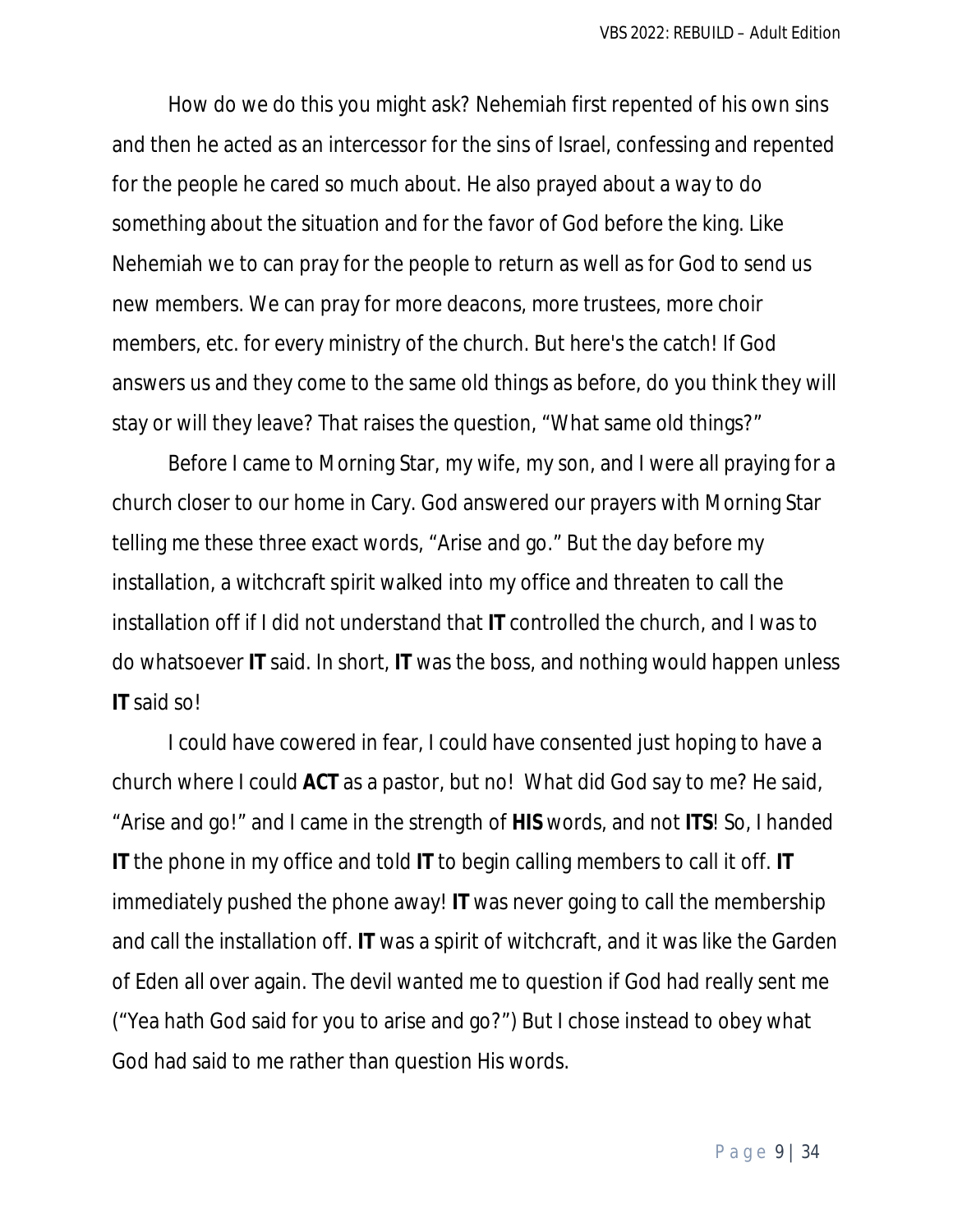I shared this to say to everyone that I noticed members who were "in charge" acting like **THEY** were the boss of their ministry. That had to stop! There is only one head of the church, and His name is Jesus! He shed His blood and He gave His life for the church! We are at best stewards with specific roles, but there is only one "boss", and He does not behave like earthly bosses. Halleluiah!

If I am the president of any auxiliary of the church, then I am the leading **SERVANT** of that auxiliary and I need to set the example of service for that ministry. That's why you may see your pastor with a broom sweeping or carrying a bag of trash to the trash can or pulling the trash cans in from the street and putting them back where they belong. Because I am the pastor does not mean I am above doing these things, it means I am the leading **SERVANT** of the church and must set the example. There may come a day when I am unable to do these things and need the assistance of others, but until then I must be an example of the believers.

*Let no man despise thy youth; but be thou an example of the believers, in word, in conversation, in charity, in spirit, in faith, in purity.*

#### **1 Timothy 4:12 (KJV)**

Rebuilding starts in all our hearts and evidence is shown in our hands and our feet and our giving. And remember our giving includes our time, our talent, and our tithe.

It's time we sit down and take an inventory of our respective ministry or ministries. We need to question everything. What is our purpose? How are we fulfilling our purpose? Are we growing or are we shrinking? What standards have we set and are we keeping them? Do we all get along? Is there any quarrelling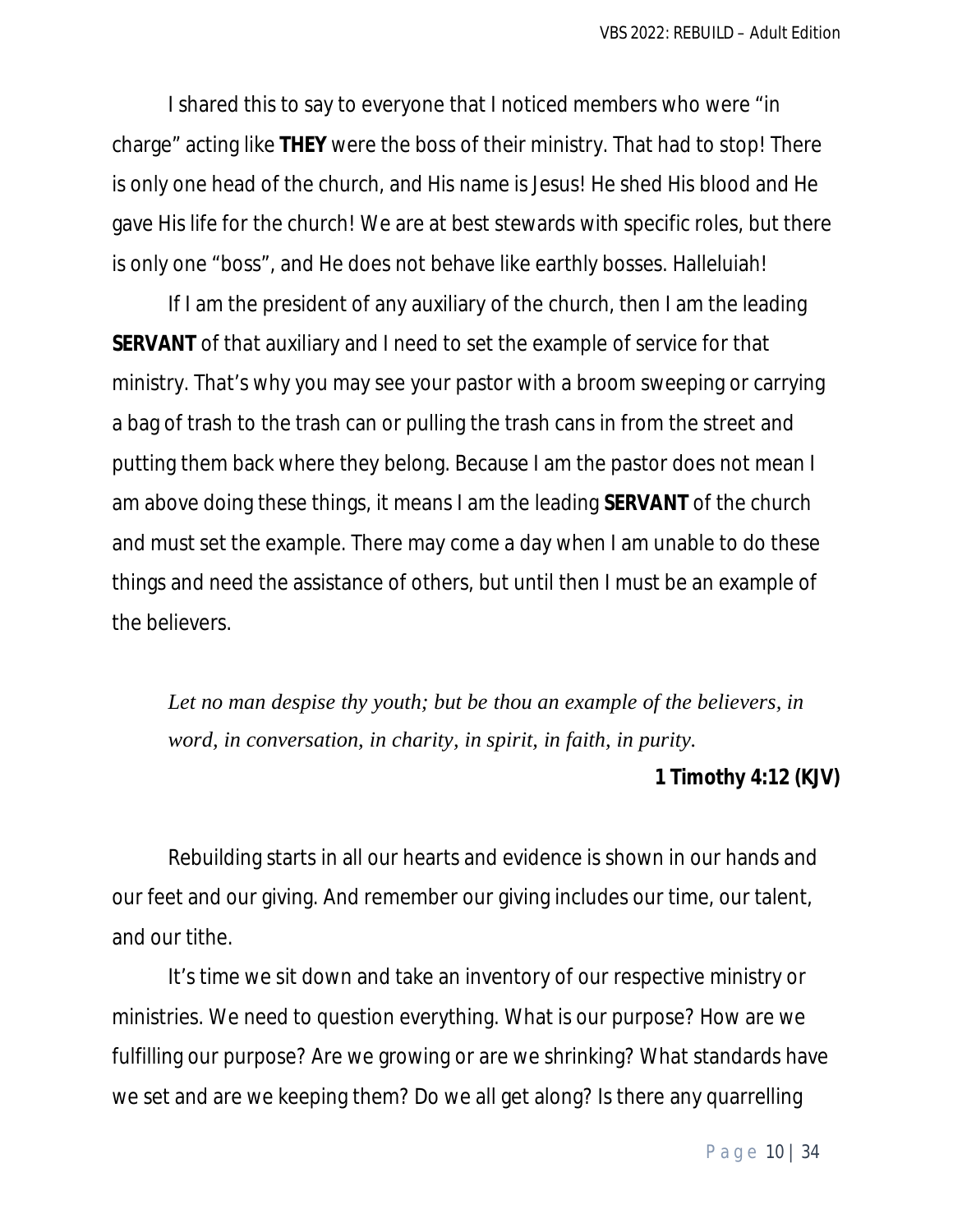within or over how or when or where we do things? Ask for input from other members who are not a part of your ministry but who may have an excellent idea that no one else thought of or considered.

This is just a starting point for each ministry, but we must ask the tough questions and receive the tough answers. Otherwise, we will fail our God and our church family. Once we have our ministry rules laid out, we need to follow them. We also need to share a copy with the pastor *(who will also share them with the deacons)* so that together they can hold us accountable. This is how we begin to rebuild.

Follow Nehemiah's example...

- 1. He began with himself and getting his heart and his soul right with God.
- 2. He prayed for God's direction and favor.
- 3. He went before the king for permission as well as resources.
- 4. He journeyed to Jerusalem with all his accompaniment.
- 5. He surveyed the problem and then prayed for 3 days.
- 6. He made one speech to the people and God knitted their hearts together.
- 7. The work began! (And so did their problems!)

Nehemiah faced opposition because the devil did not like what God was doing through him. You too can expect opposition at some point along the way **IF** you are doing the will of God. Don't fear it, embrace it with joy, because God's going to grow your faith, and prove His promise which says…

*Ye are of God, little children, and have overcome them: because greater is he that is in you, than he that is in the world.* **1 John 4:4 (KJV)**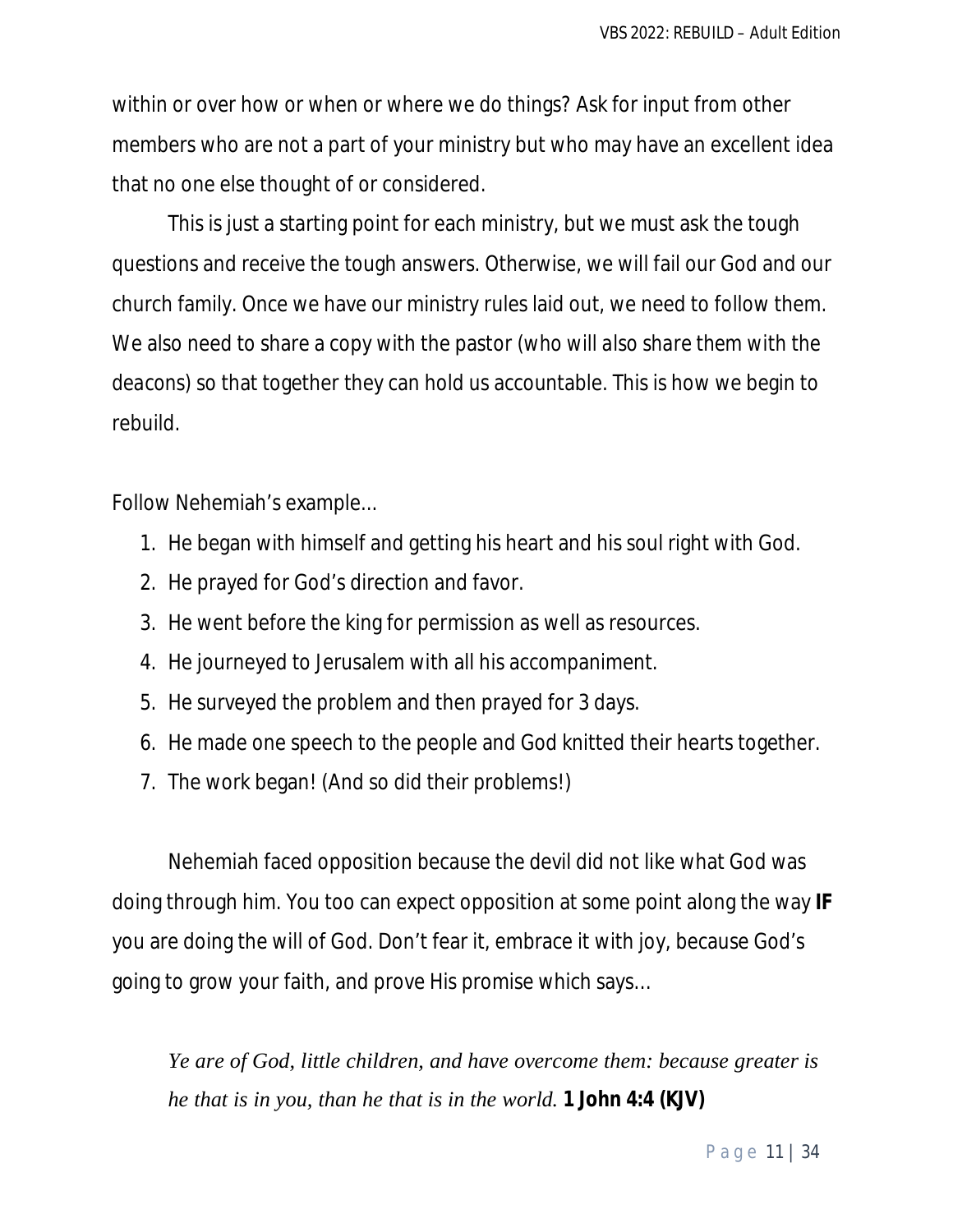**LESSON 2**

# **Working With Rubble**

When Nehemiah surveyed the Walls of Jerusalem, he found the walls torn down and the gates thereof burned with fire. These were the materials Nehemiah had to work with, beside the timber from the king's forest that king Artaxerxes had given to Nehemiah to use in rebuilding the wall. Can you imagine trying to build a wall with rubble? One would assume the workers would rush to begin the work grabbing the biggest pieces first and then stacking the smaller ones on top. But is that method wise? Will the wall be strong enough? Will they be straight when building with rubble? What about the watch towers and the gates that the wall must support? Will the wall be strong enough?

We must begin by asking the question, "What is meant by rubble?" According to the website dictionary.com, rubble is broken bits and pieces of anything, as that which is demolished. I've already told you that the church is not brick and mortar and wood and cement. It is flesh and blood. And yet who are we? According to the Bible…

*The centurion answered and said, Lord, I am not worthy that thou shouldest come under my roof…* **Matthew 8:8a (KJV)**

*For I am the least of the apostles and do not even deserve to be called an apostle, because I persecuted the church of God.* **1 Corinthians 15:9 (NIV)**

The point I am trying to make is that all of us are broken. The church is comprised of broken people because all have sinned and come short of the glory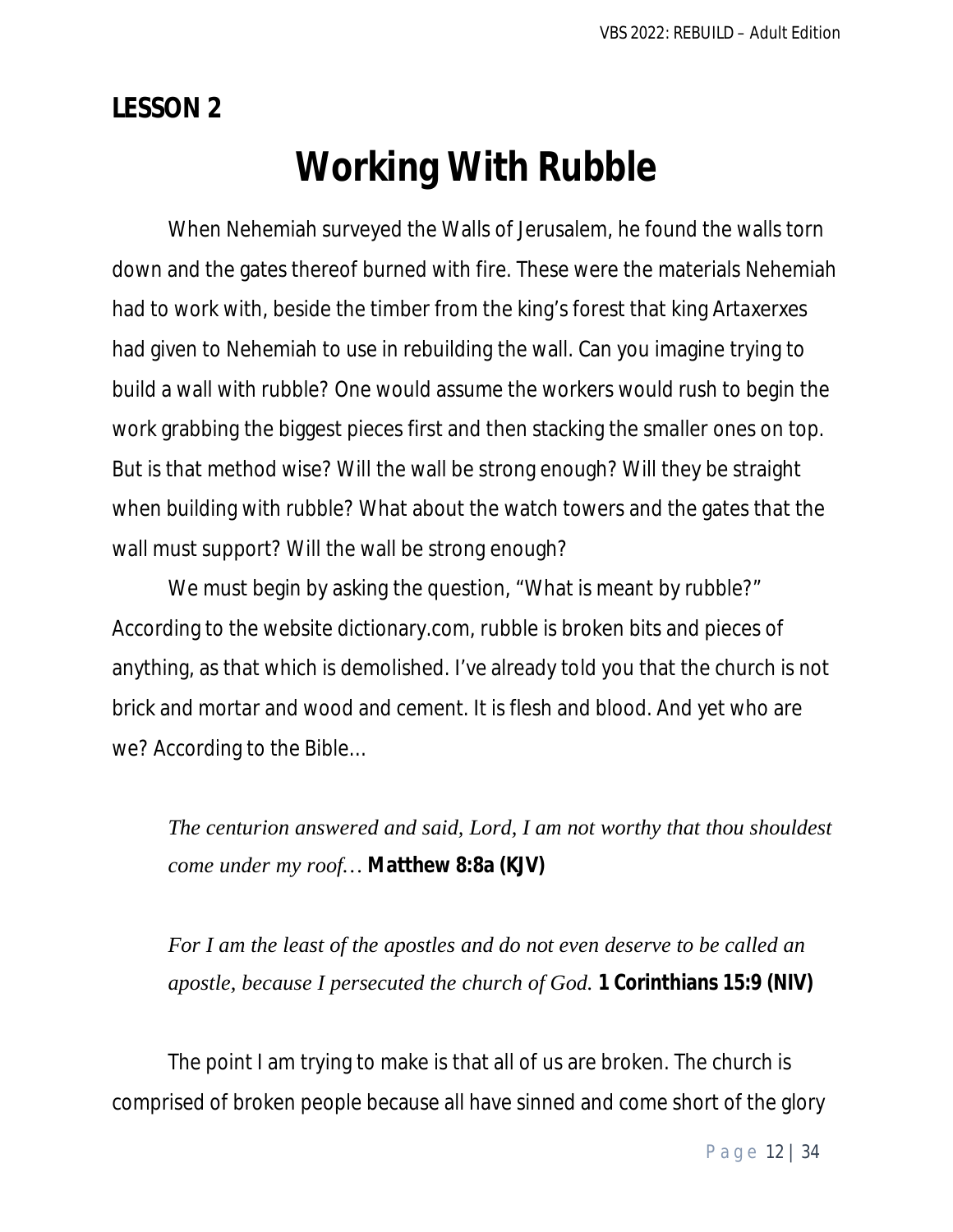of God. Therefore, **WE** are as the rubble Nehemiah and the Jews had to build with. Torn down by the world and scattered by the storms of life, but they took what they had and built! **And so shall we!** So don't count yourself out, count yourself in!

Stop and think for a moment, if God had given them perfectly carved large stones to build with, their confidence would have been in the size and strength of the stones comprising the wall. However, because they had only rubble, their trust had to be in God to sustain the wall and them. A lot of times we write things off because we don't believe in it. We don't believe a certain person is capable, or we don't like this person or that one. We are setting ourselves up for failure whenever we doubt the ability of God! The work necessary to build the wall would demonstrate their faith in God. They need to believe in order to start the work and remain faithful to the end to complete the work. Granted it was no small task but imagine how inspired they were by seeing how quickly the wall came together as everyone worked beside each other, and others pitching in when their part was complete!

We must also have that kind of faith! Faith to start the process and faith to see it through to completion. Therefore, we shall take our broken pieces and build because **THE FOUNDATION HAS NOT CHANGED!** Halleluiah! And what good is a wall if the foundation be not established?

*For other foundation can no man lay than that is laid, which is Jesus Christ.*  **1 Corinthians 3:11 (KJV)**

And so, they built the wall! They began by clearing away the rubble and then reorganizing it as they rebuilt the wall layer by layer. First, they laid the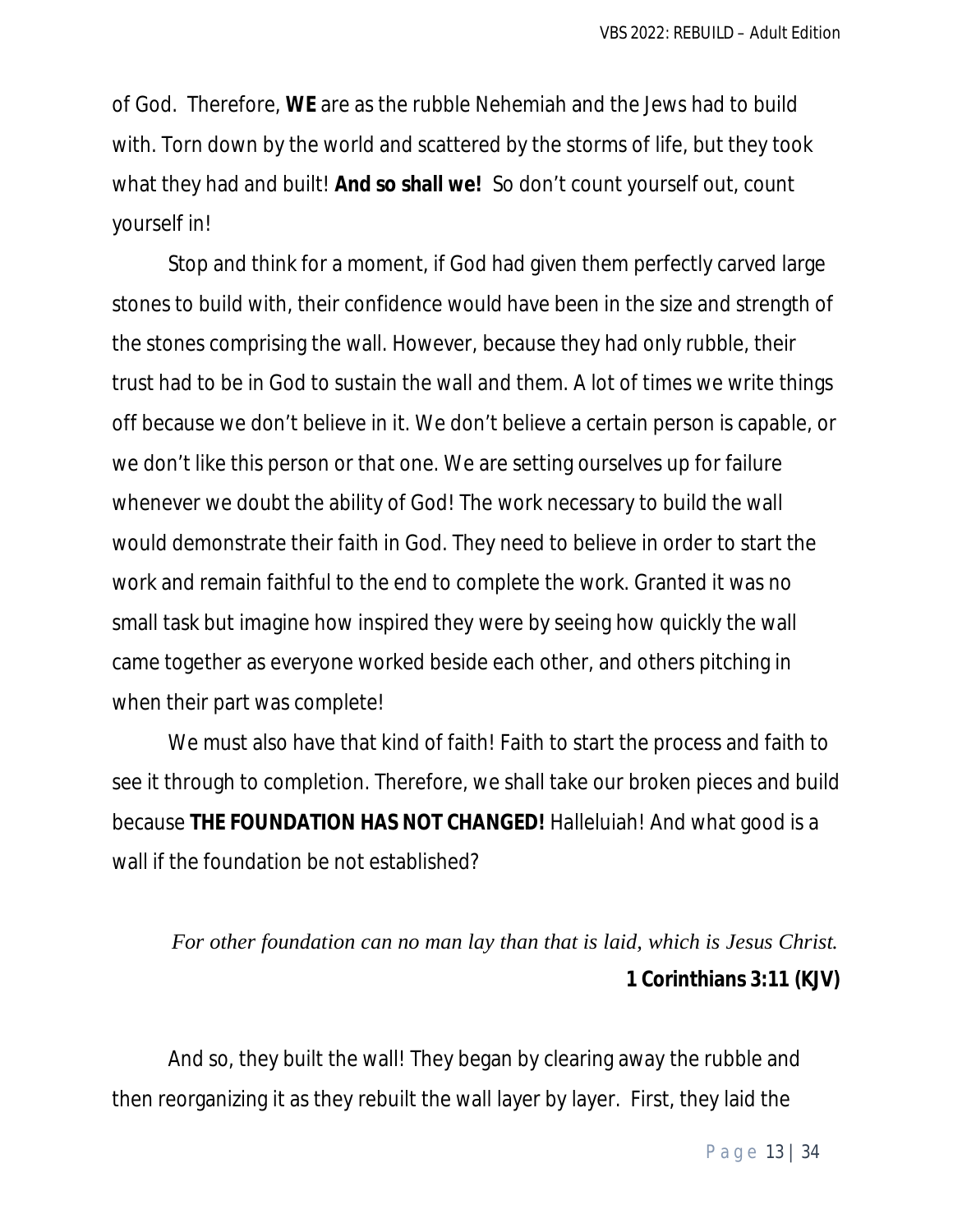outline of what would be the length and width of the wall, then they filled in between, organizing more of the rubble. The exterior *(what people would see)* was supported and strengthened by the interior *(what people would not see)*. That says in every ministry there will be people who are visibly seen as workers, but behind them will be people who also support the ministry but are not seen. All are necessary for the success of any ministry.

Permit me to give an example. When the choir sings a song with a lead singer, a lot of people focus on the lead singer complimenting that person on how well **THEY** sing. But oft times there is a choir behind them singing in the background who never receive the compliments. The song would not be what it is if not for all the voices supporting the soloist. So it is with ministry, you may not get to hear nor receive the compliments, but God knows everything everyone is doing. Your accolades may come later when you appear before the judgment seat and are rewarded for your faithfulness.

In rebuilding our respective ministries, let's look again at how the wall was

built. Looking at the exterior portions *(what would be the outer sides of the wall)* we see it was built layer upon layer. And we know the wall was not hollow, it was filled with rubble as it rose layer by layer. And even though it was rubble, the rubble was organized to fit tightly together. And the Bible says all the people worked as one. If you examine the picture to the right, you will see the woman walking on top of what is believed to be a

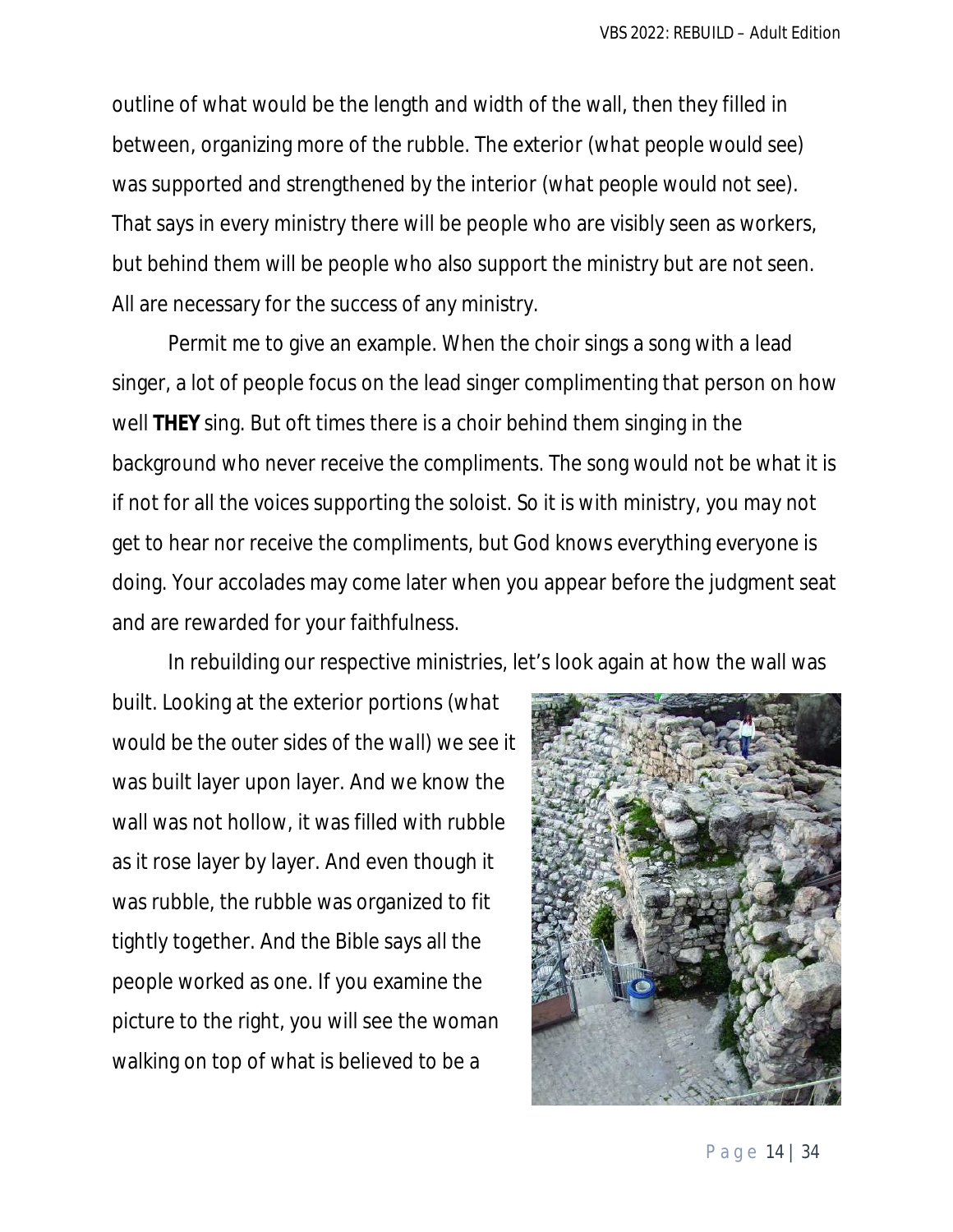historical portion of Nehemiah's wall. You can see how broad the base is and each individual layer. The base had to be able to support the weight of the wall, while its width added strength and stability.

Therefore, we must build the same way. First laying down the structure of our respective ministries and rules binding it together, then back-filling with willing members until we too are strong and ready to handle the work. The more members we have participating translates into the work load the ministry will be able to handle. Right now, we have ministries with only a set few people doing all the work. As the workers wear themselves down, they are not able to take a break. What happens next is the workers become short tempered, easily angered, stressed out, and before you know it, they don't want to do the work anymore. Listen, even Jesus told the disciples to come apart with Him and get some rest! The more depth a ministry has, the better it will be at handling heavy workloads.

But wait! We must also have our focus on the community! And how will we incorporate that aspect into our ministries? I believe doing so will be easier than most people think. Nehemiah included everyone in the effort to rebuild the wall. Some worked directly on the wall while others supported those who worked and their families. It was paramount that the work continue because their enemies were lurking about.

We can include the community by informing them of what we are doing *(programs such as choir concerts, events such as worship in the park or having our Christmas Cantata, or just friendly reminders to join us for worship as examples)*. As each ministry hosts an event or supports an event, word is sent to another ministry during the planning stage to get the word out. Advertisement is created, approved and then sent out through various means informing the community.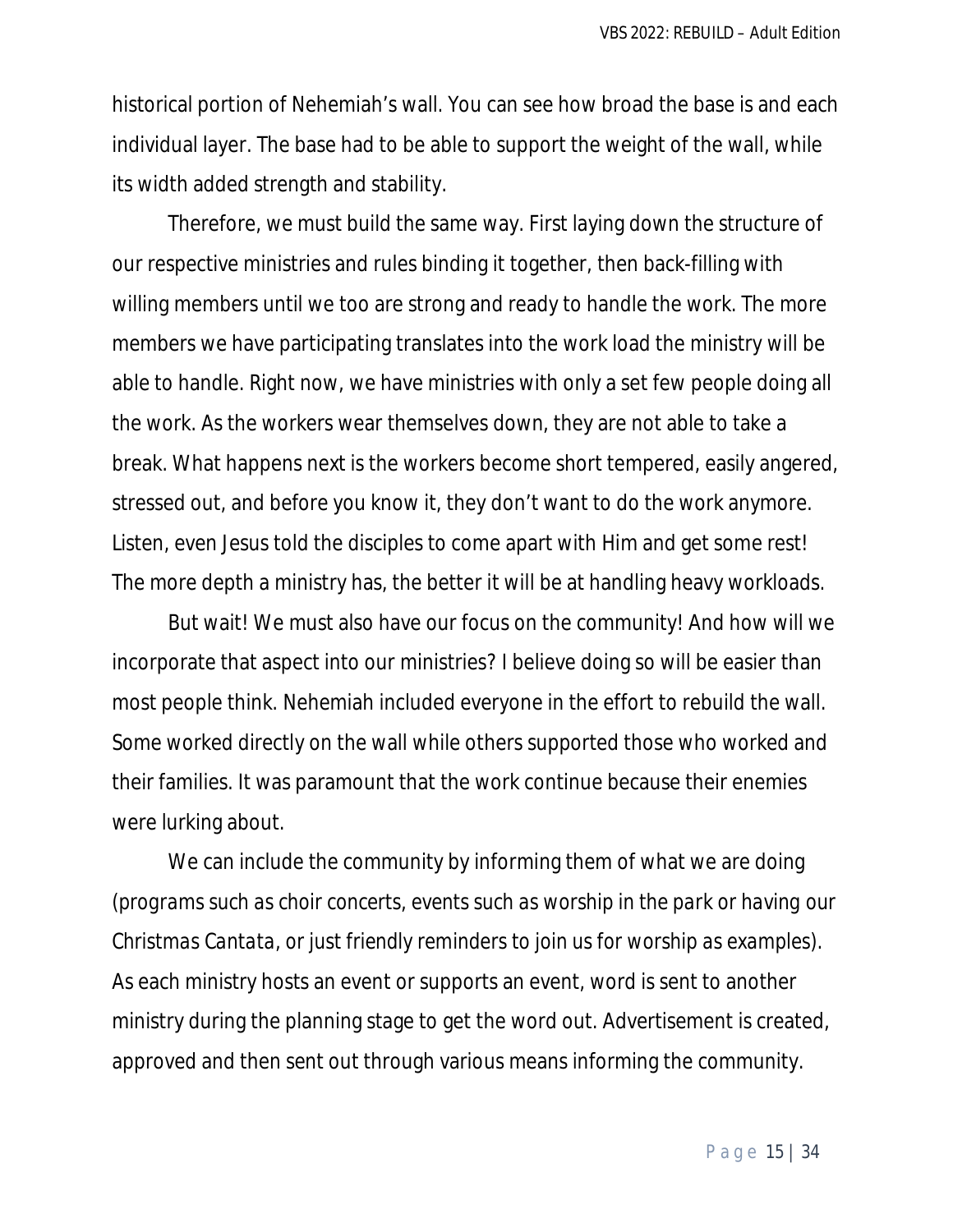Therefore, each ministry will not also have to bear the burden of announcing what all is going on at Morning Star. Communicating with the community will be a separate ministry's specific purpose. And that separate ministry will create the flyers and get the word out through social media, community emails, our church website, etc. With ministries working together *(just as all the people worked together building the wall)*, we can complete our rebuilding efforts in record time, and greatly increase the possibility of gaining new members who will come in and work with us to continue to build. We will see our church coming together, growing, and becoming stronger in the Lord!

No member of the church should be left out or turned away. Some have the desire but don't possess the know-how. That person may need to be trained in what to do. But everyone will have to work together as one church. If we will be bold in our work for the Lord, He will guide, deliver, and protect us. Especially when the enemy tries to discourage the workers through fear, negative comments, threats, etc. just like they did Nehemiah.

### **QUESTIONS:**

- 1. What happens when one person is the sole owner of the ministry? Why does this style of ministry cause dissention among its members?
- 2. How would one create the framework of a ministry?
- 3. How hard is it to work with rubble? Did working with rubble hinder Nehemiah and the Jews efforts to rebuild the wall?
- 4. Why didn't they just "do it right" and take the time to cut new stones and move them into place?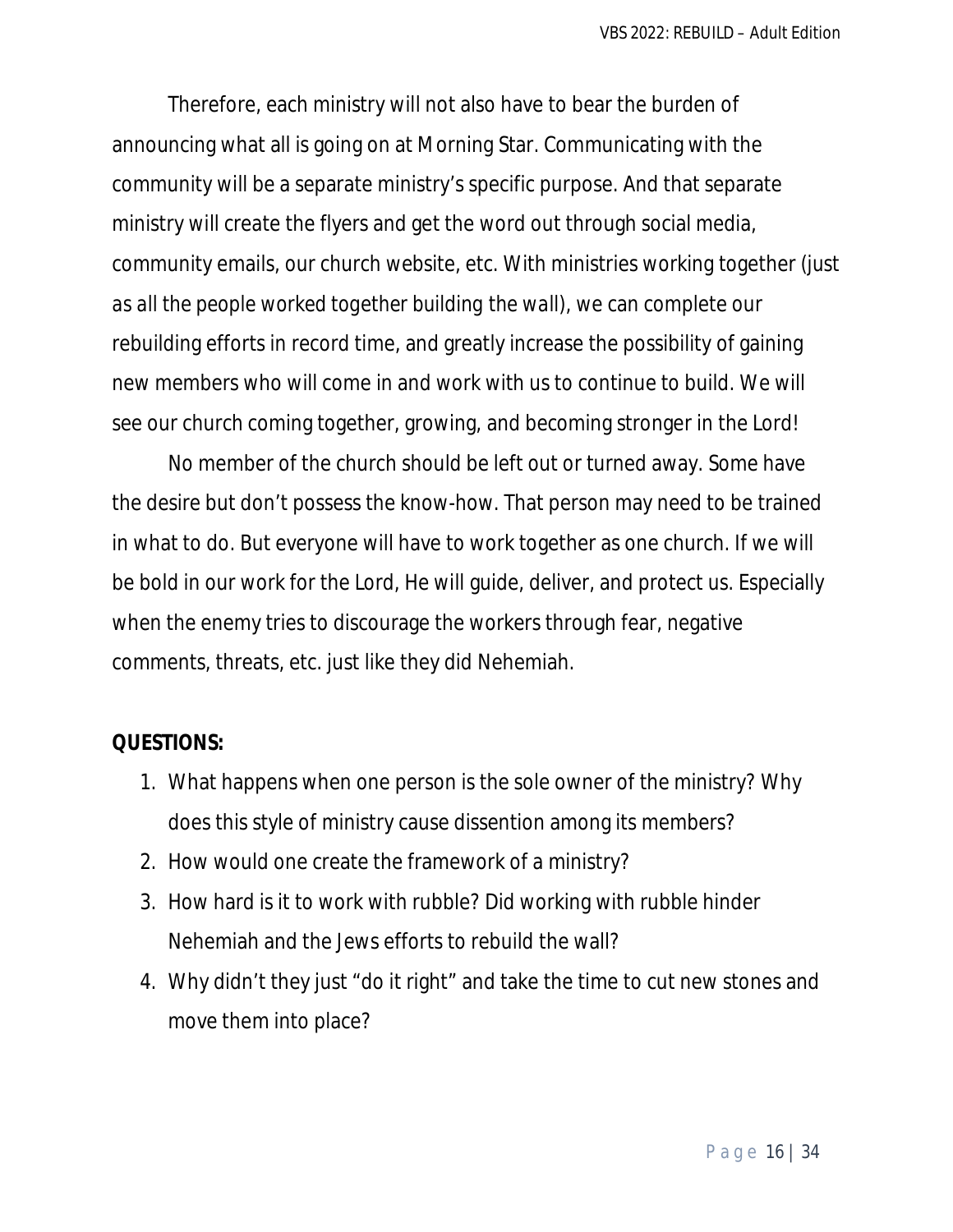## **LESSON 3**

# **Opposition**

Have you ever noticed that in ministry, whenever you start to do a good work, the enemy always seems to show up to try and hinder the work? When Nehemiah first arrived at Jerusalem, the enemy was already taking notice. Sanballat and Tobiah were quick to resent his arrival even though they did not yet know what he was doing there. But since he arrived with an escort and ample supplies, they paid very close attention and began to inquire.

As soon as they understood why Nehemiah had come, they began to spread threats and negative comments…

*But when Sanballat the Horonite, and Tobiah the servant, the Ammonite, and Geshem the Arabian, heard it, they laughed us to scorn, and despised us, and said, What is this thing that ye do? will ye rebel against the king?*

### **Nehemiah 2:19 (KJV)**

Opposition can come in various forms and ways, but opposition must always have a voice! Someone who is willing to echo the words of the only one who still desires to put an end to anything God wants to do. Satan was once an anointed cherub until iniquity was found in him. The iniquity that caused his downfall was the sin of pride.

*<sup>14</sup>Thou art the anointed cherub that covereth; and I have set thee so: thou wast upon the holy mountain of God; thou hast walked up and down in the*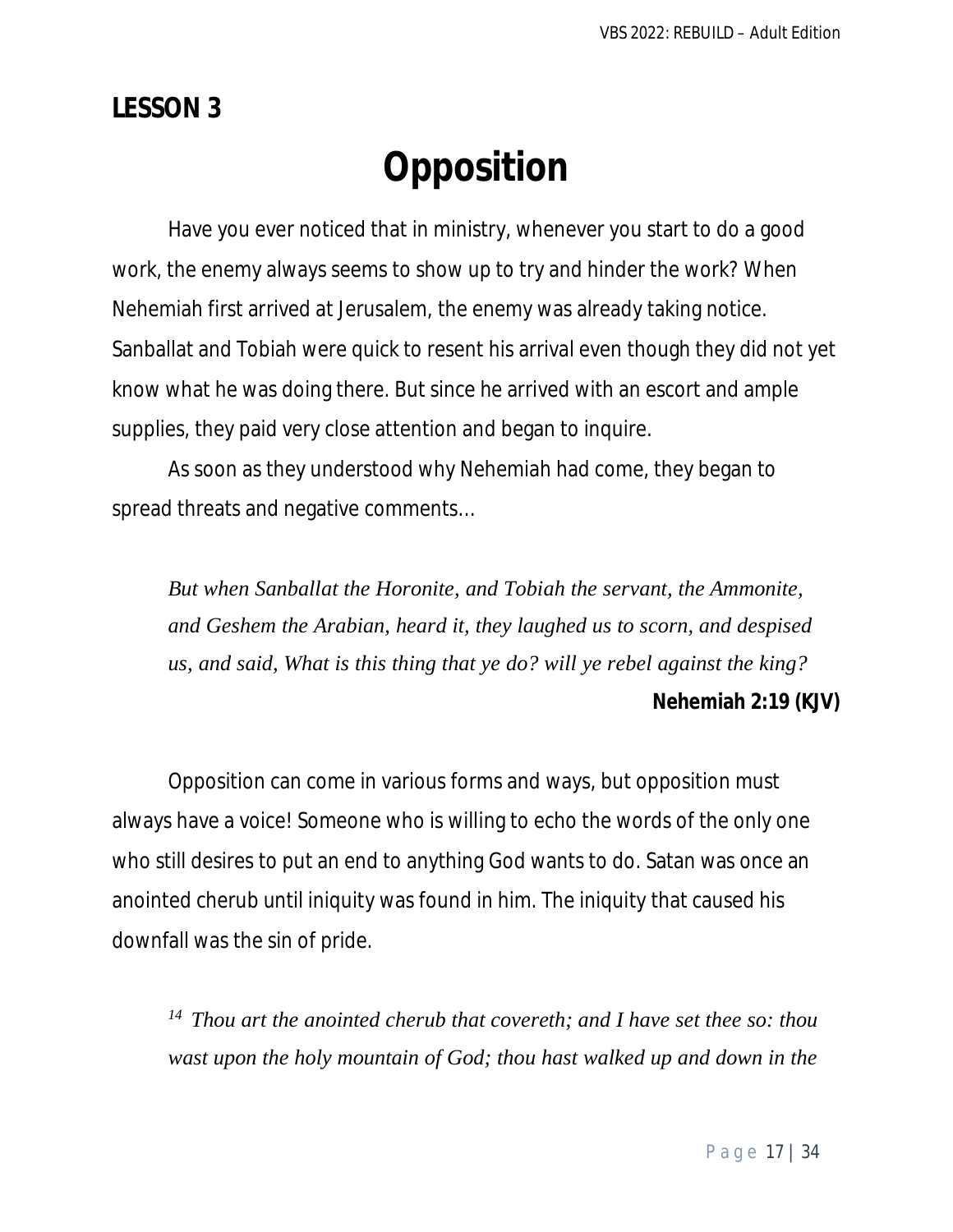*midst of the stones of fire. <sup>15</sup>Thou wast perfect in thy ways from the day that thou wast created, till iniquity was found in thee.* **Ezekiel 28:14-15 (KJV)**

Yes, Satan's fall was great as he was stripped of his glory. While we are here let's get one thing straight. Satan does not run around in a red outfit with horns on his head and a pointed tail and carrying a pitchfork. In the Bible He was covered with every precious stone, and the workmanship of his tabrets and his pipes was equally beautiful. But when he tried to make his own throne and set it above God's throne, God cast him out of Heaven. He fell to earth and Jesus even testified as a witness to this event. Look at what Jesus said…

## *And he said unto them, I beheld Satan as lightning fall from heaven.*

**Luke 10:18 (KJV)**

The "lightning" was his glory being stripped away as he fell. So, what does the devil do now? Let's allow him to speak for himself to answer that question. One day the sons of God were gathered before Him, and Satan appeared with them…

*And the LORD said unto Satan, Whence comest thou? Then Satan answered the LORD, and said, From going to and fro in the earth, and from walking up and down in it.* **Job 1:7 (KJV)**

Peter also described the devil who is our adversary this way…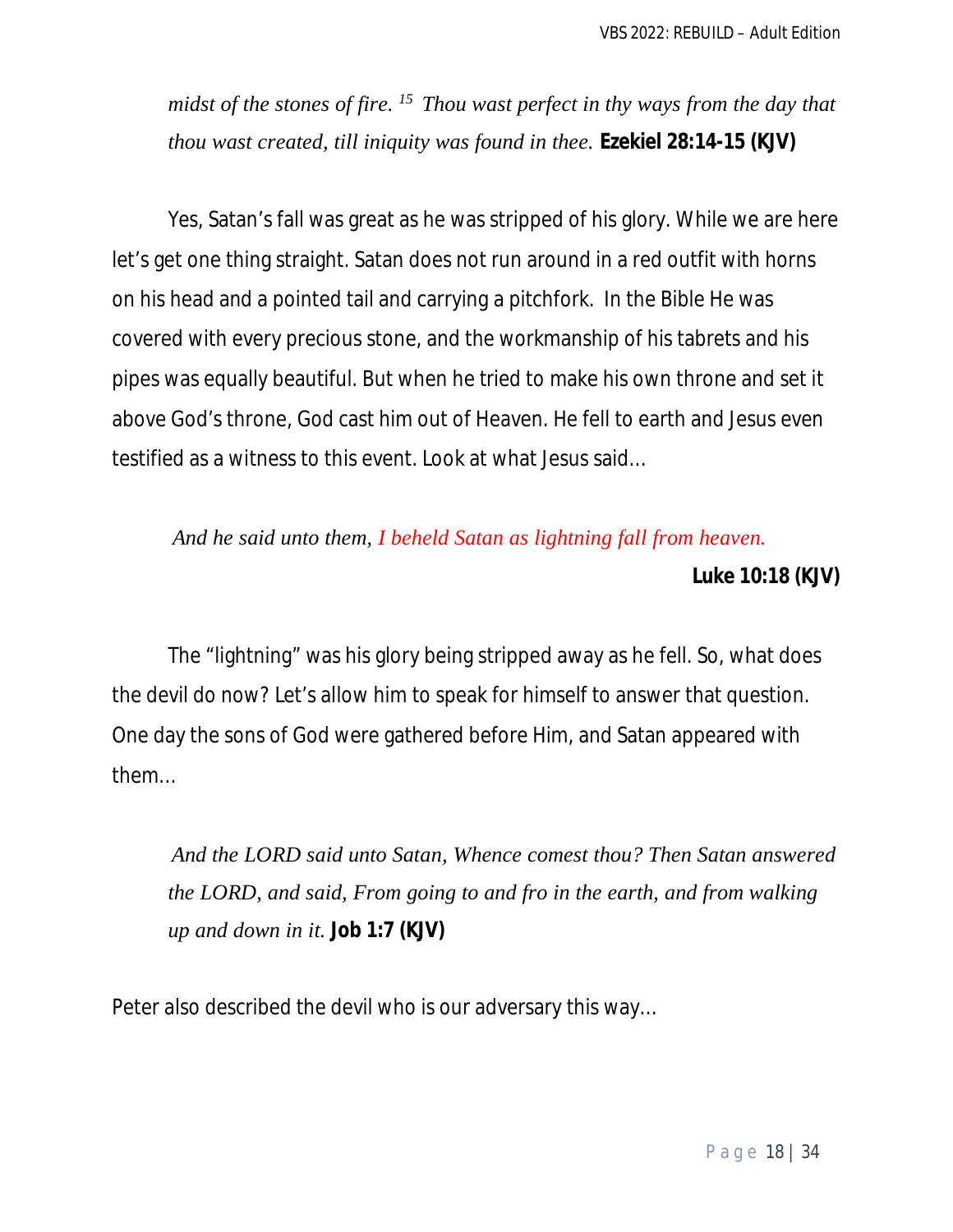*Be self-controlled and alert. Your enemy the devil prowls around like a roaring lion looking for someone to devour.* **1 Peter 5:8 (NIV)**

There you have it! This is the true source of all our temptations, trials and oppositions. He just needs someone to work through and in the case of Nehemiah, he found Sanballat, Tobiah, Geshem, the army of Samaria, and even a few Jews who were keeping the enemy informed. We will talk about that later.

Sanballat was the chief spokesman for the opposition. He did not want to see Jerusalem's wall rebuilt, nor the Jews come together. He immediately began a discouragement campaign against Nehemiah and the Jews. His plan was simple. They laughed at what the Jews were doing, they despised them, and they began to question what they were doing. Let's examine the purpose of each step.

1. Laughter –

This type of laughter is designed to cause scorn in the ears of the hearer. It is a laughter that says what you are doing is senseless and unenlightened. Whenever you put your mind to do something, it does not feel good when someone laughs at what you're doing as if you are ignorant for doing it.

2. Despised –

This word's root meaning is to be careless towards, to treat as despicable or with contempt. Sanballat and his cohorts had no regard toward the Jews for the work they were doing. They had just as well torn it all down again.

3. Questioning –

When someone doubts you or your ability, they will question everything you do. Their intent is to convince Nehemiah and the workers to stop what they are doing through exhaustive questioning designed to make them think otherwise about their work.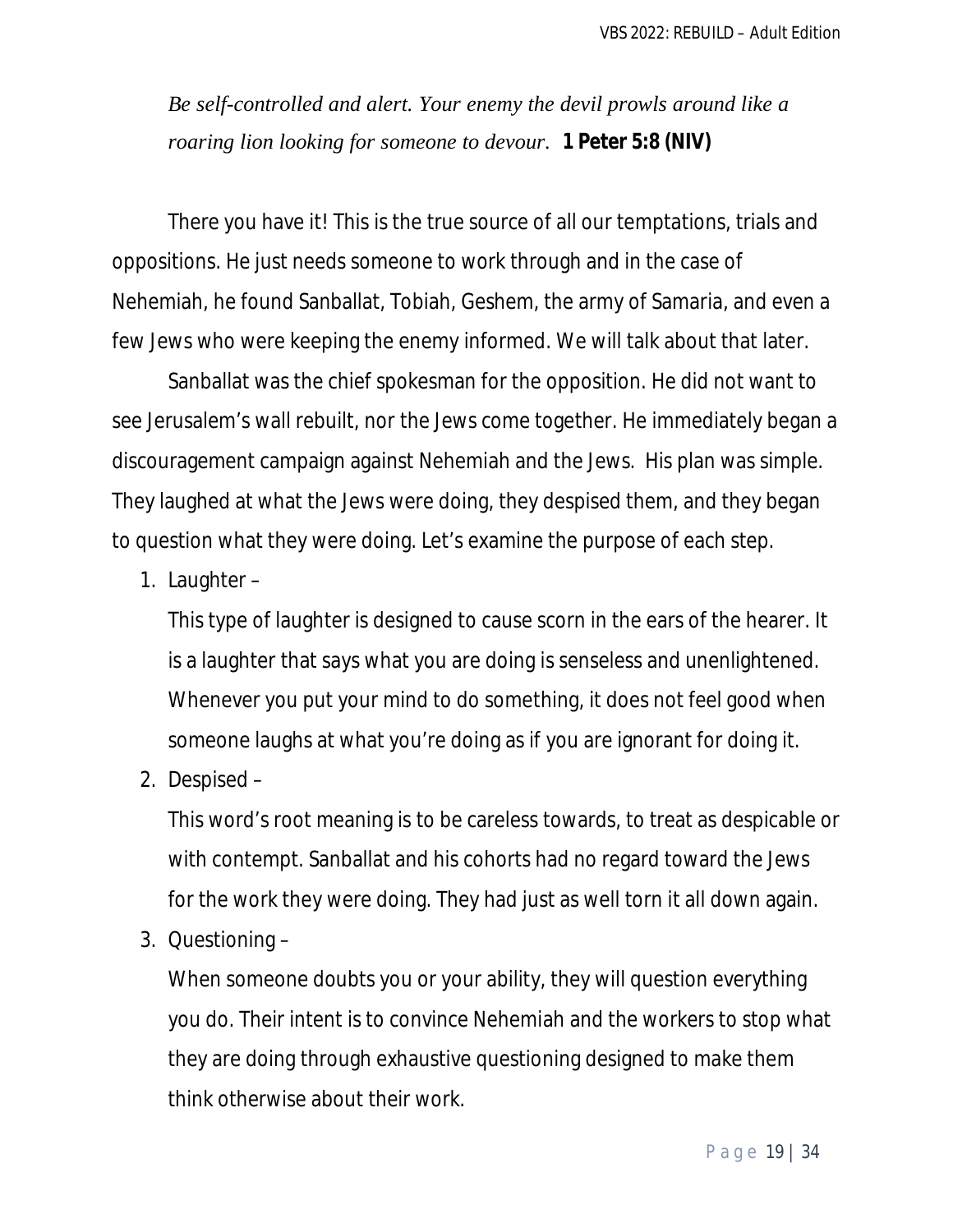Everybody faces external opposition. Let me ask you this question, have your plans for good and faithful service to the Lord ever been frustrated? If you say they have by some way, that's normal and a compliment to the goodness of your plans. But if you say they haven't then I'm worried because they might not be good enough and the devil sees no need to bother. The only plans the devil tries to disrupt are the ones that draw us nearer to God, or will win souls to Christ. Have you ever planned to start attending Bible Study and then suddenly you must work late, or things seem to go crazy on a Wednesday evening? The devil's number one plan is to keep you from getting close to God.

The enemies of Israel started out with verbal threats, but soon moved to slander, intimidation and threatening with weapons. We should already know how to combat intimidation *(remember John Bevere's book titled "Breaking Intimidation"? If you did not read that book, get it, and read it! And let me know if you get to the end of chapter 1 before getting on your knees and confessing your sins to God. Yes, it's that good!)* 

Nehemiah responded to their attempts at intimidating him by turning the battle over to the Lord. Look at what he said…

*Then answered I them, and said unto them, The God of heaven, he will prosper us; therefore we his servants will arise and build: but ye have no portion, nor right, nor memorial, in Jerusalem.* **Nehemiah 2:20 (KJV)**

In this answer, Nehemiah shows them that their strength, their determination, and their motivation comes from the God of Israel. Sanballat and his cohorts already have familiarity with the God of Israel thru history. He further says that they will obey Him and that their threats mean nothing because they are not a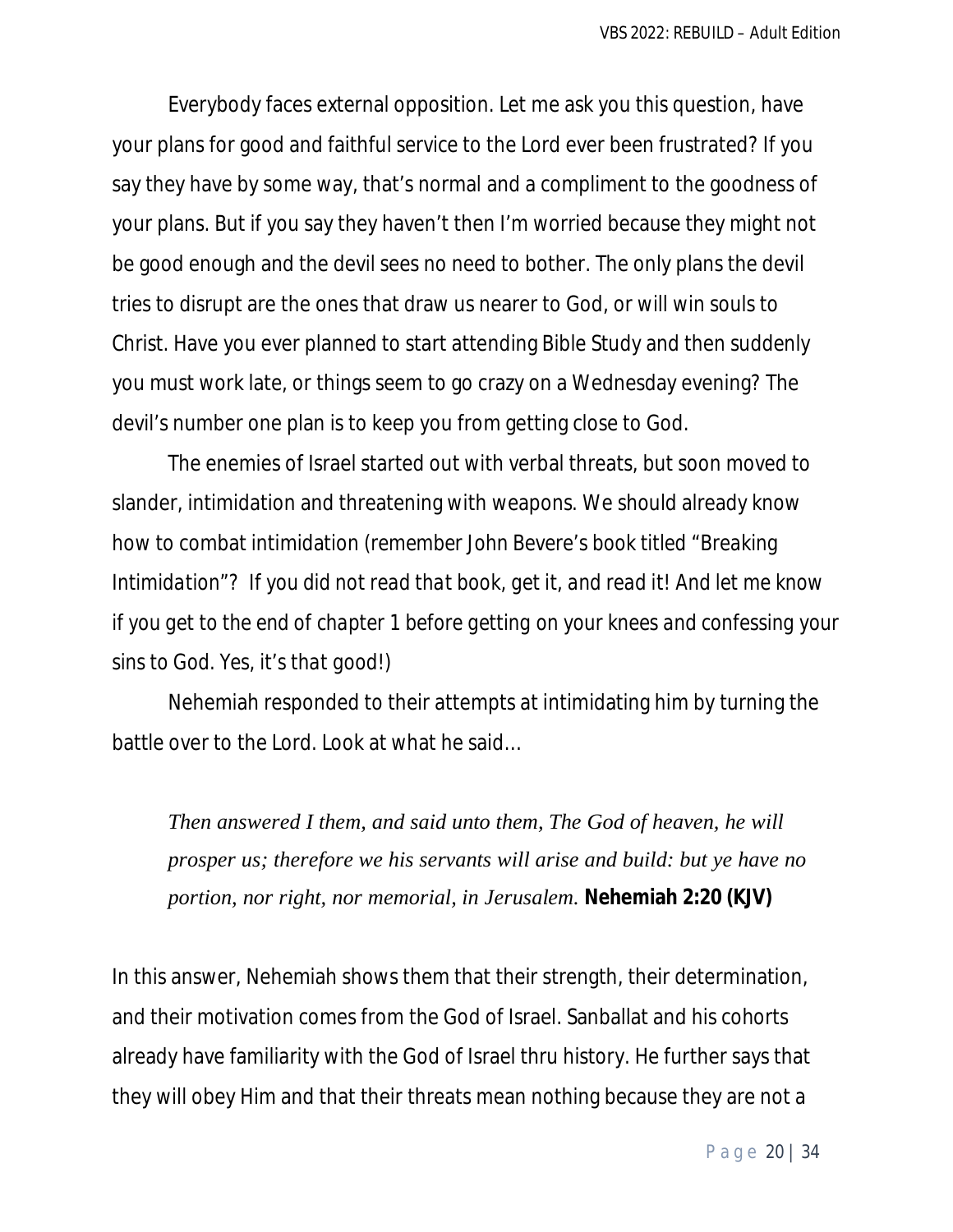part of God's nor Nehemiah's plan. Therefore, Nehemiah can ignore them because if they bother him or any of God's people, he knows the Lord will defend them.

Sanballat and Tobiah keep up their plan of ridiculing the Jews. Only now they speak to those who side with them (Geshem & the army of Samaria) with questions designed to force certain answers of agreement with their side. Look at Sanballat's questions…

…*What do these feeble Jews? will they fortify themselves? will they sacrifice? will they make an end in a day? will they revive the stones out of the heaps of the rubbish which are burned?* **Nehemiah 4:2 (KJV)** 

Then Tobiah chimes in with insult…

*…Even that which they build, if a fox go up, he shall even break down their stone wall.* **Nehemiah 4:3 (KJV)**

We know Nehemiah heard what they said because he immediately prays to God for their insults to be turned back on their own heads, and for God to deal with them as he and the Jews continued to work on the wall.

But Nehemiah would also find out that there was opposition to what God was doing among the Jews. Internal opposition can be very painful! We all know that God had forbidden the Jews to marry foreign wives, or to allow their daughters to marry foreign men. At the time of Nehemiah rebuilding the wall, there were some Jews who had taken foreign wives of their enemies.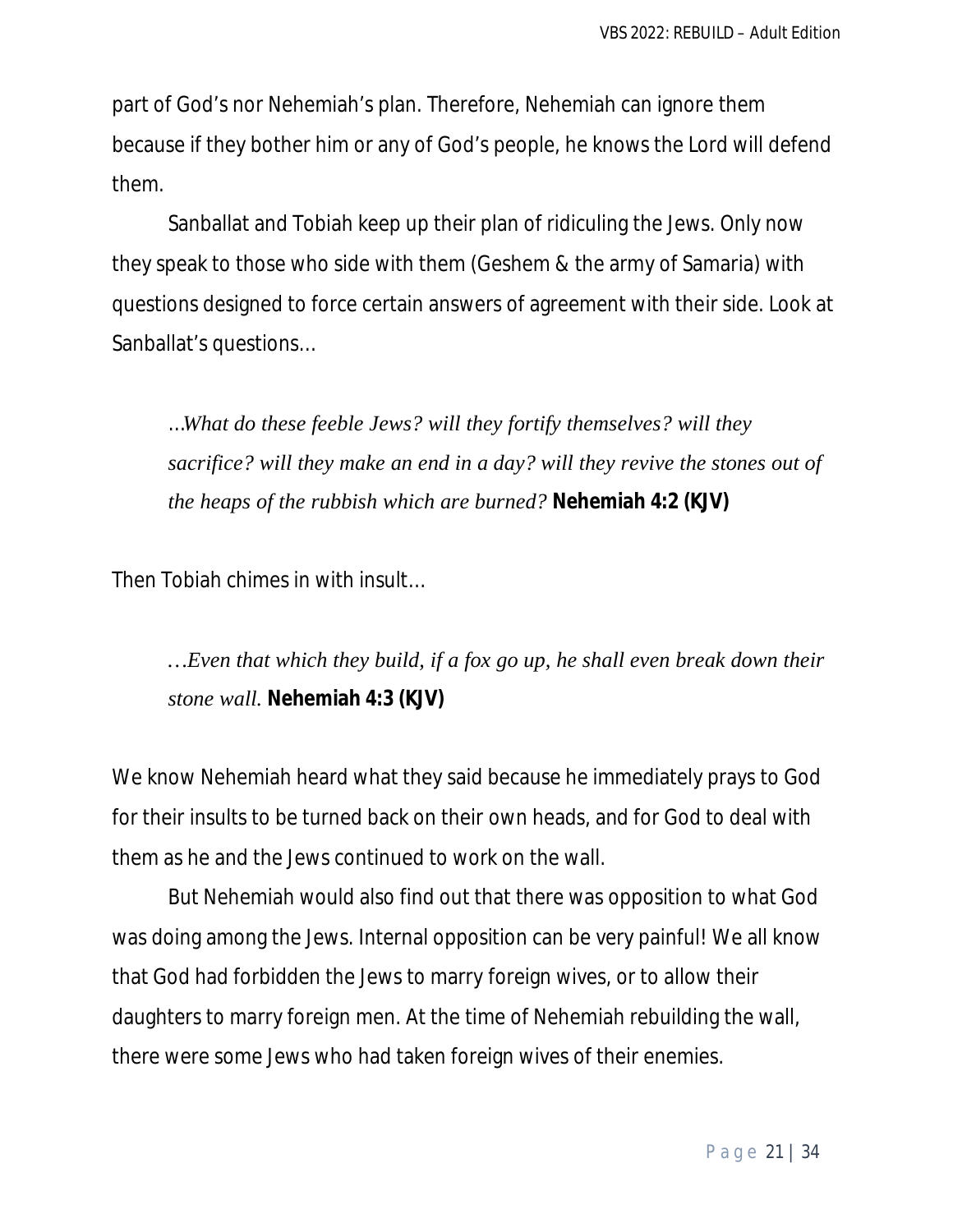Tobiah was married to the daughter of Shecaniah, who was one of Nehemiah's key workers. And his son Jehohanan had married the daughter of Meshullam who was one of Nehemiah's supervisors in the building project. Tobiah was also closely related the High Priest Eliashib. These family ties might allow Tobiah inside knowledge of everything Nehemiah is planning as well as how the building project is going. And we already know where Tobiah's loyalties lie.

As a pastor with over 25 years of experience, I can say it hurts deeply when a member of your team betrays the team. As you seek to rebuild your respective ministry, let us all be aware of anyone who runs out and tells everything that is being planned with a negative connotation, but they never disagree in the meetings. They are what one might call a rift maker. Here is something to help.

## **3 Signs of a developing Rift inside your team:**

### 1. **People on your team want to control rather than serve.**

For example**:** Deacon in Greek means "servant". Their primary role is to serve the Elders and the physical needs of the congregation. However, when a Deacon decides they would rather control people's lives and the direction of the church, we call those "Demon Deacons." We all have met the person on the team who wants to control rather than serve.

### 2. **When the failure of other team members is not their concern**.

They are not concerned because they are too consumed with themselves and not the team goal. They often want a certain position that sometimes centers around control.

## 3. **When team members try to manipulate others or circumstances to further their own agenda**.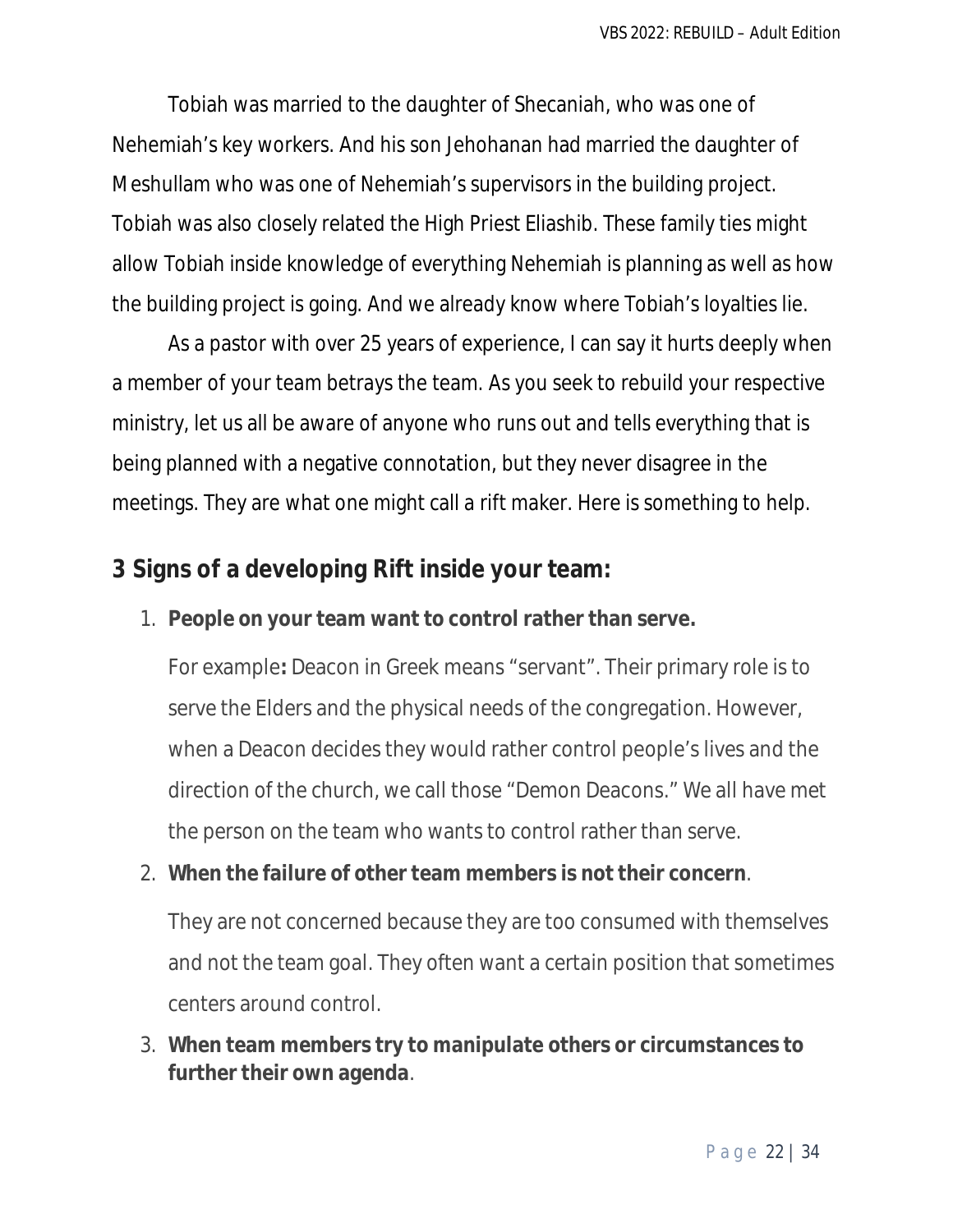Often, they work behind the scenes to build small coalitions who agree with them. They will not communicate openly in meetings. They do what we call end runs.

Like Nehemiah, we must all remain prayed up. We don't know when or where the challenges will come. But dealing with them is paramount to the success of all our efforts. We should follow Nehemiah's example of faith and reliance upon God and remain determined to do things God's way and not our own. Many churches today are what we would term family churches. So many within are family members or else related to the family. And what "the family" says goes, even over the Word of God unfortunately sometimes.

But God is able to deal with opposition if we just pray and turn it all over to Him. I'm a living witness that He will because it was my family that opposed me on more than one occasion. But standing on God's Word worked because it will accomplish the purpose for which it has been sent.

### **QUESTIONS:**

- 1. When you are dealing with issues of control, what kind of spirit are you really dealing with?
- 2. How should one handle opposition so that there are no members lost?
- 3. In turning opposition over to God, are we done with it and don't need to do anything else?
- 4. Can opposition ever be good for us?
- 5. Should we fear families and family ties within God's house?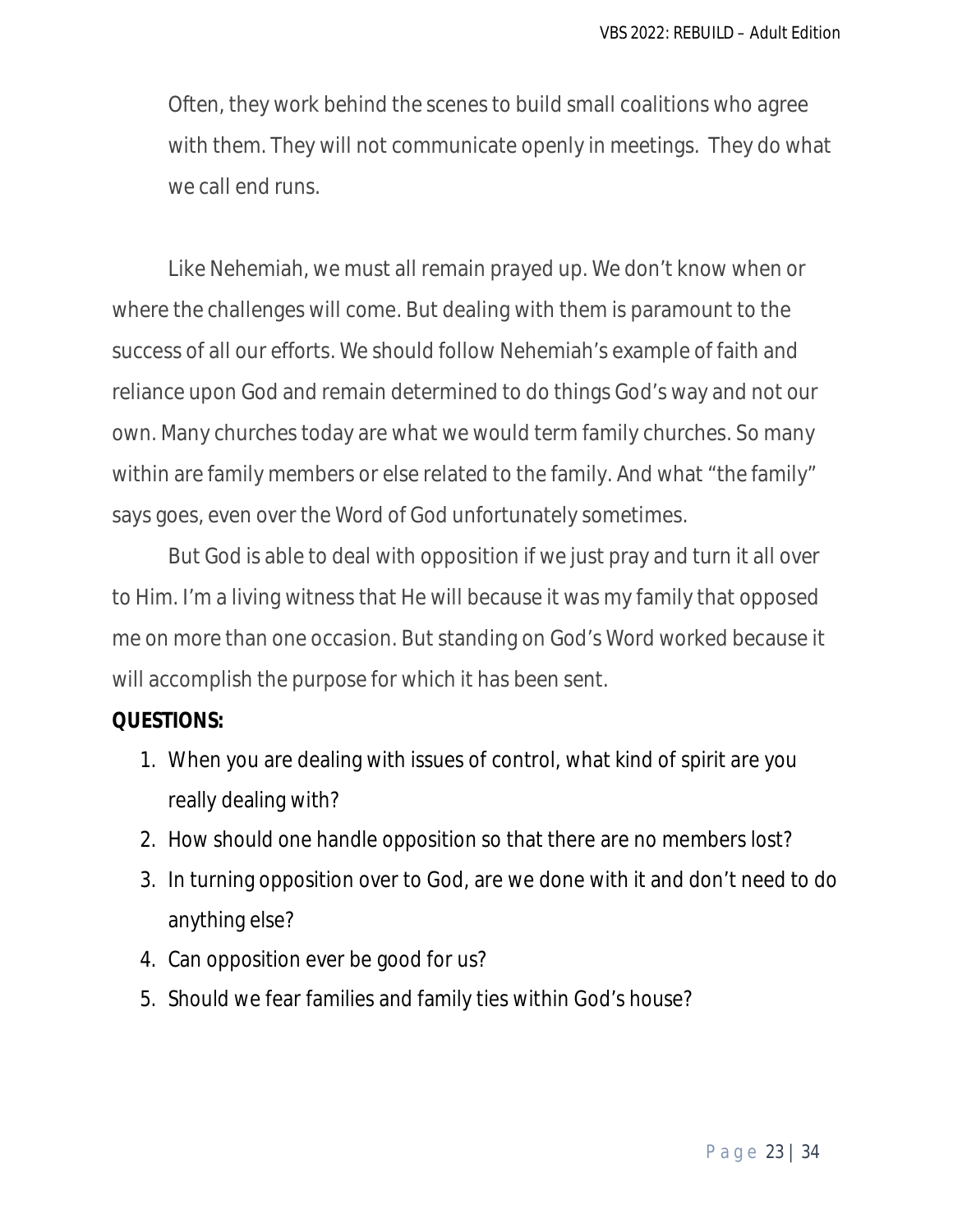**LESSON 4**

# **Facing Intimidation**

People who pursue power will often use that power to pressure others into doing what they want. Using power to create pressure is an effective way to get **AT** people. When others are not sure of themselves or what they are doing, they are way more likely to succumb to people with power because of fear. But if the objects of intimidation are confident in their task *(not fearing)*, intimidation may well fail. Nehemiah had spent so much time in prayer with God until he was very confident in what God wanted him to do. God had already affirmed Nehemiah's plans by granting him favor with king Artaxerxes. Could intimidation work on him? Let's see!

When Sanballat heard that Nehemiah and the Jews continued to build the wall, he became very angry! The Bible says…

*…he was wroth, and took great indignation, and mocked the Jews.*

### **Nehemiah 4:1b (KJV)**

Nehemiah and the Jews worked hard, and their coordinated effort produced fast results. The wall reached half its height in no time. But their enemies were also growing in number. In addition to Sanballat, Tobiah, Geshem, and the army of Samaria, they now had the attention of the Ammonites and the Ashdodites. All these enemies began to conspire together to attack Jerusalem, stop the work, and destroy all the progress the Jews had made!

Why is it that so often when people see ministries growing, someone tries to step in and take control of everything being done? A controlling spirit is a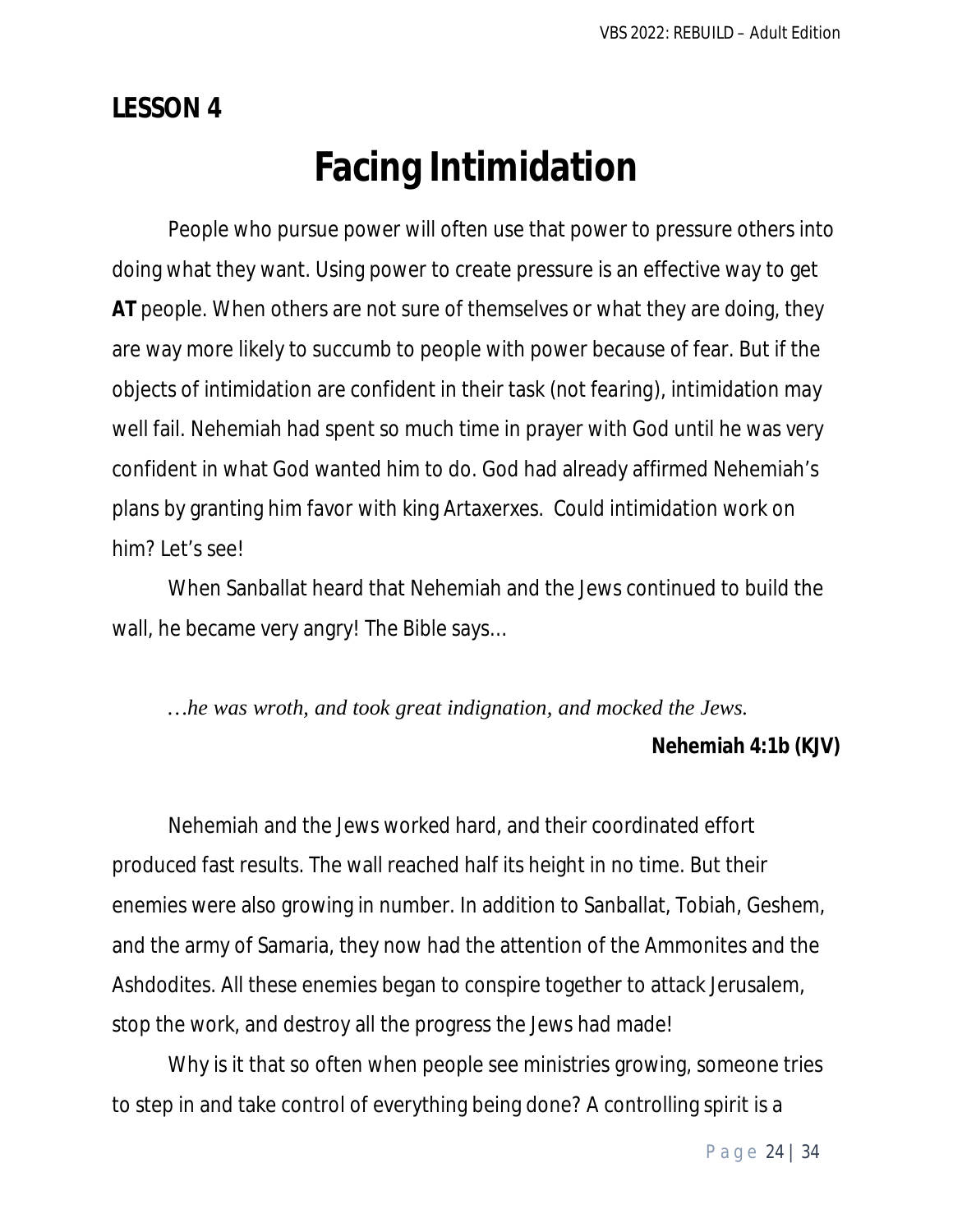witchcraft spirit. Don't think of a woman riding a broom with a black hat and black dress! Because if you have that image, you will miss seeing through whom the witchcraft spirit is working. Always remember, our task is to free the soul being controlled by the evil spirit, without driving that member away. This can be a difficult task, but we can always look to Jesus for our example and how He dealt with the demon possessed.

Intimidation's goal is to stop you in what you're doing and take control. Especially when what you are doing **IS** in line with the Word of God! And to do that, intimidation must cause you to fear. Let's look at one example of intimidation and what it tried to do to Nehemiah. In Nehemiah chapter 5, there came a great cry of the Jews against some of their brethren! What in the world could be going on?

*<sup>2</sup>For there were that said, We, our sons, and our daughters, are many: therefore we take up corn for them, that we may eat, and live. <sup>3</sup>Some also there were that said, We have mortgaged our lands, vineyards, and houses, that we might buy corn, because of the dearth. <sup>4</sup>There were also that said, We have borrowed money for the king's tribute, and that upon our lands and vineyards. <sup>5</sup>Yet now our flesh is as the flesh of our brethren, our children as their children: and, lo, we bring into bondage our sons and our daughters to be servants, and some of our daughters are brought unto bondage already: neither is it in our power to redeem them; for other men have our lands and vineyards.* **Nehemiah 5:2-5 (KJV)**

There were people who sought in essence to profit from the Jews situation. Rebuilding the wall was the number one concern for them and their city. Yet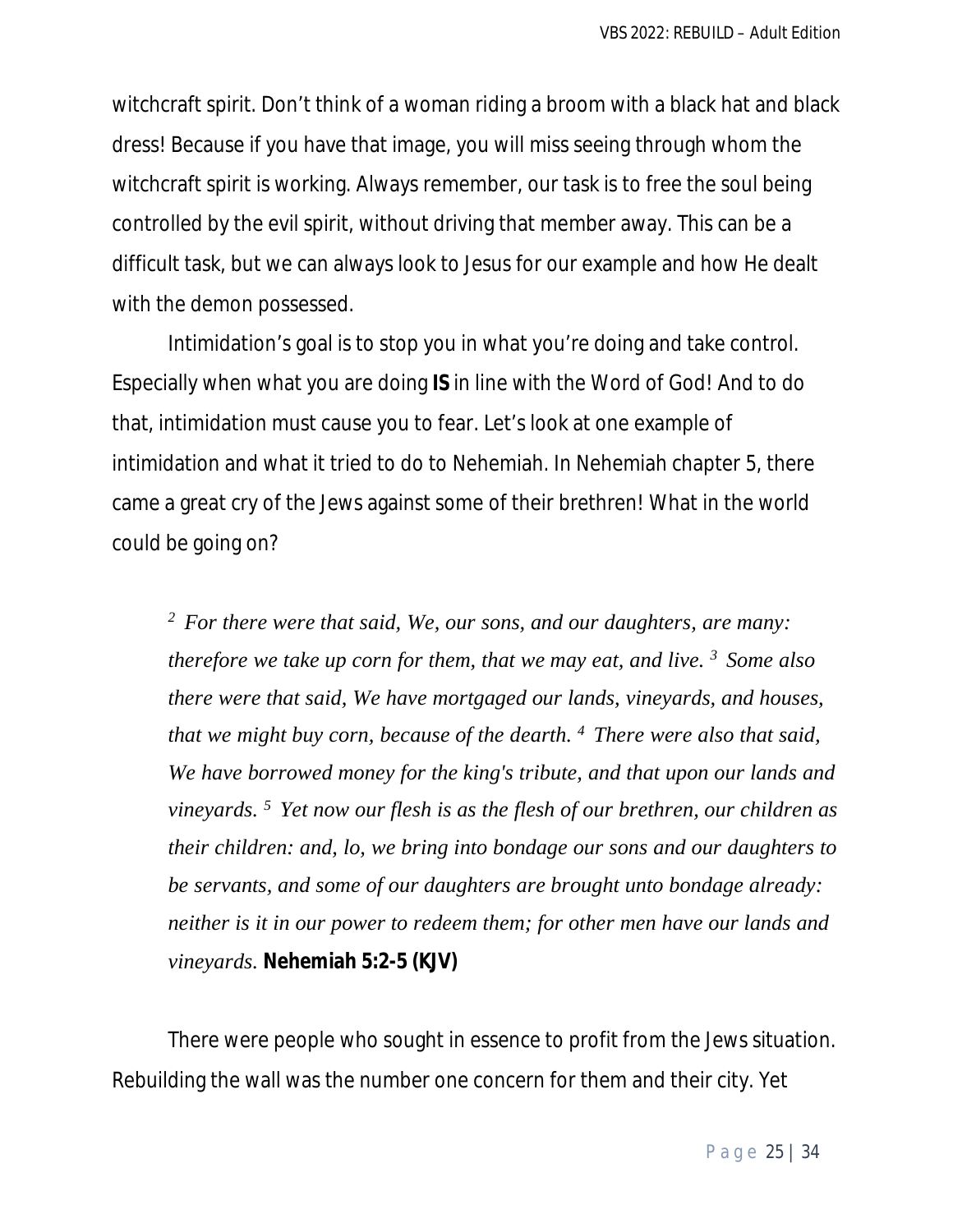there were some who saw the task as an opportunity to get rich *(and to gain power)*, and they began to take advantage of their brother's and sister's situation. Those who worked had to eat, and some of their brethren bartered with them for food, loans, mortgages, lands, homes, and even their children to become their personal slaves.

When Nehemiah heard this, he became very angry! But notice he did not immediately lash out in his anger. He pondered who would do such a thing in his mind, and then he accused the nobles and the officials confronting them by saying...

*…"As far as possible, we have bought back our Jewish brothers who were sold to the Gentiles. Now you are selling your brothers, only for them to be sold back to us!" They kept quiet, because they could find nothing to say.*  **Nehemiah 5:8 (NIV)** 

They were speechless! Conviction can leave one speechless! Nehemiah went on…

*<sup>9</sup>So I continued, "What you are doing is not right. Shouldn't you walk in the fear of our God to avoid the reproach of our Gentile enemies? <sup>10</sup>I and my brothers and my men are also lending the people money and grain. But let the exacting of usury stop! <sup>11</sup>Give back to them immediately their fields, vineyards, olive groves and houses, and also the usury you are charging them--the hundredth part of the money, grain, new wine and oil." <sup>12</sup>"We will give it back," they said. "And we will not demand anything more from them. We will do as you say." Then I summoned the priests and made the nobles and officials take an oath to do what they had promised.*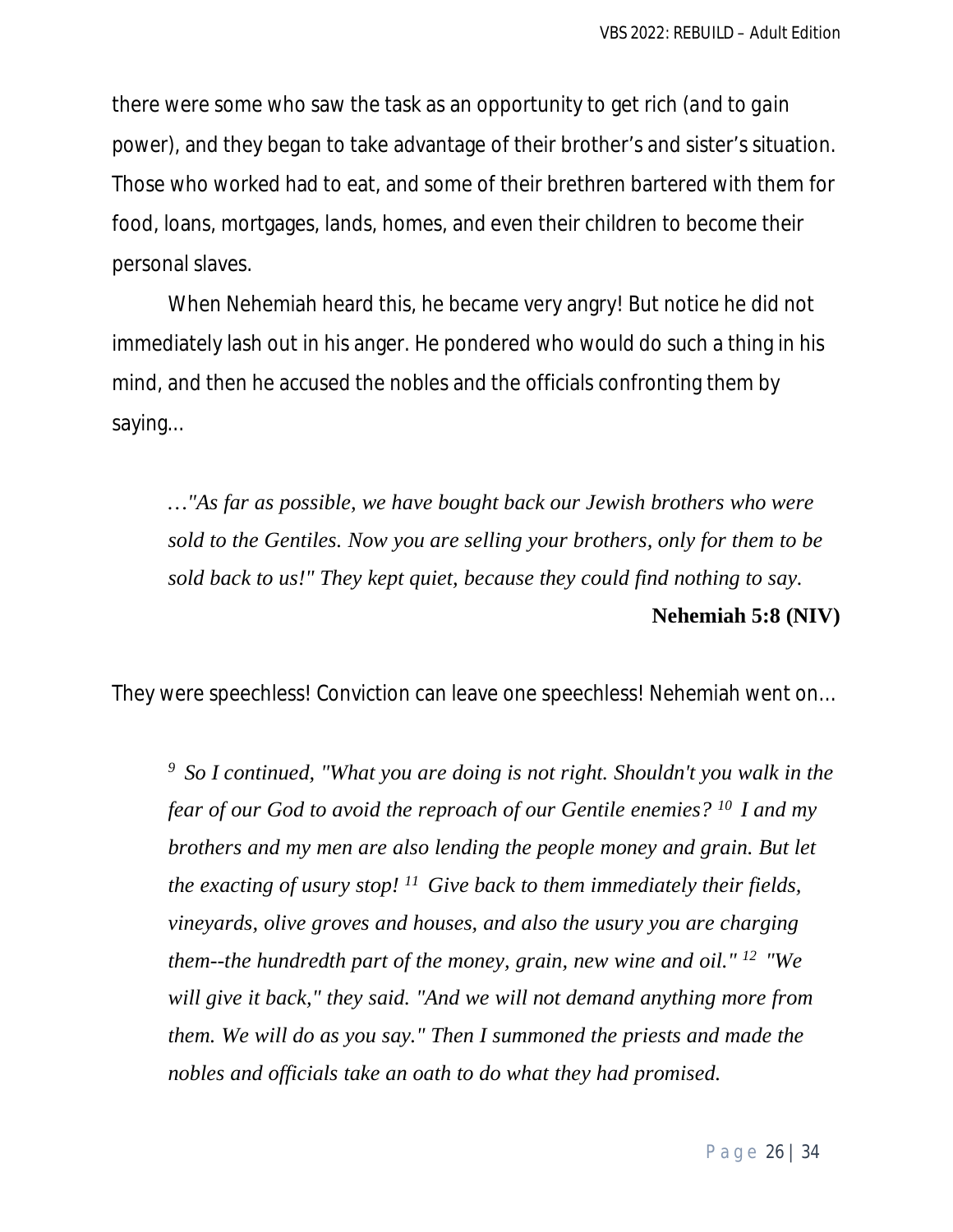### **Nehemiah 5:9-12 (NIV)**

Nehemiah deals with the situation quickly. This is one of the more subtle forms of intimidation. Remember, it is a witchcraft spirit, and it desires to control.

## *For rebellion is as the sin of witchcraft, and stubbornness is as iniquity and idolatry.* **1 Samuel 15:23a (KJV)**

Some of the people feared not being able to feed their family. And because they were afraid, they fell prey to the intimidations of the nobles and officials. By having people indebted unto them, the nobles and officials could exercise control over them. And what would happen when their desires differed from Nehemiah's? They would end up trying to wrestle control away from Nehemiah and then bring him into subjection to them, by forcing the people who feared them to do their bidding!

This has happened so many times in the church! Those who desire control will call their family and other members who are already in bondage to them *(saying, "You owe me a favor!" or "Remember when I helped you!")* and rally the troops for a church meeting. Then through lies and sheer numbers, they try to wrestle control away from God's chosen servant and force him to be subject unto them. Just as what the nobles and officials were doing was destroying the people and the work, so when this happens in a church, the perpetrators are destroying the people and the church! *(Remember the church is flesh and blood, not brick and mortar.)* Shame on those who do such a thing!

Right now, the pastor has asked all auxiliaries of the church to rebuild with a focus on serving the community. But all auxiliaries must be mindful of the devil trying to work himself into the rebuilding process. He will say, "There is no way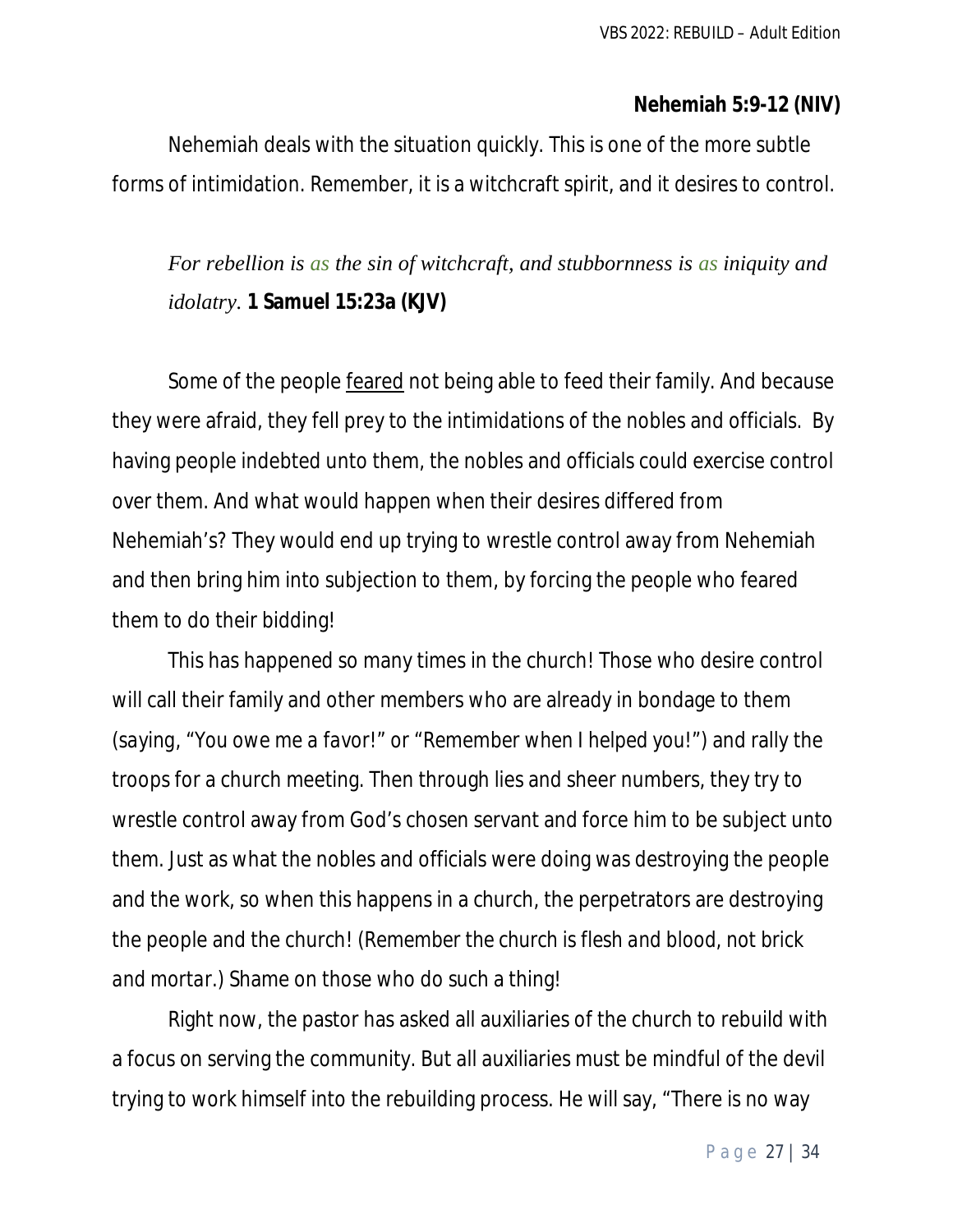we can impact the community!", or "Forget the community, we need church funds!", or "We need a bigger voice so we can be heard and influence decisions!" In case you didn't catch it, all three statements are attempting to lead everyone away from the main objective in order to create their own.

To defeat intimidation, we must walk in the authority given to us by God, and never be afraid of those who try to intimidate. For example, there are decisions that God desires for the Pastor of a church to make. When the scriptures provide the answer, it's easier because we must follow scripture. But when scripture does not directly address the issue and everyone has an opinion, things can become a lot more difficult. But never forget, **EVERYONE** is under God's authority! And He has the final say. And let us never use scripture against scripture to get our way! I do not believe that pleases God in any way!

God gave Nehemiah the answer he needed, and he caused every noble and official to take an oath to stop what they were doing and never do it again. He also called the priests as witnesses of the oath. That way if it ever came up again, it would never be his word again theirs. Read Matthew 18:15-17 to see how to deal with sinners.

#### **QUESTIONS:**

- 1. How do you react when people try to intimidate you regarding work you feel confident in doing?
- 2. How does your reaction differ if you are less confident about what you are doing?
- 3. Intimidation works best with fear. Have you ever been afraid to speak God's Word in a setting where you're the only Christian?
- 4. What is the best way to overcome intimidation?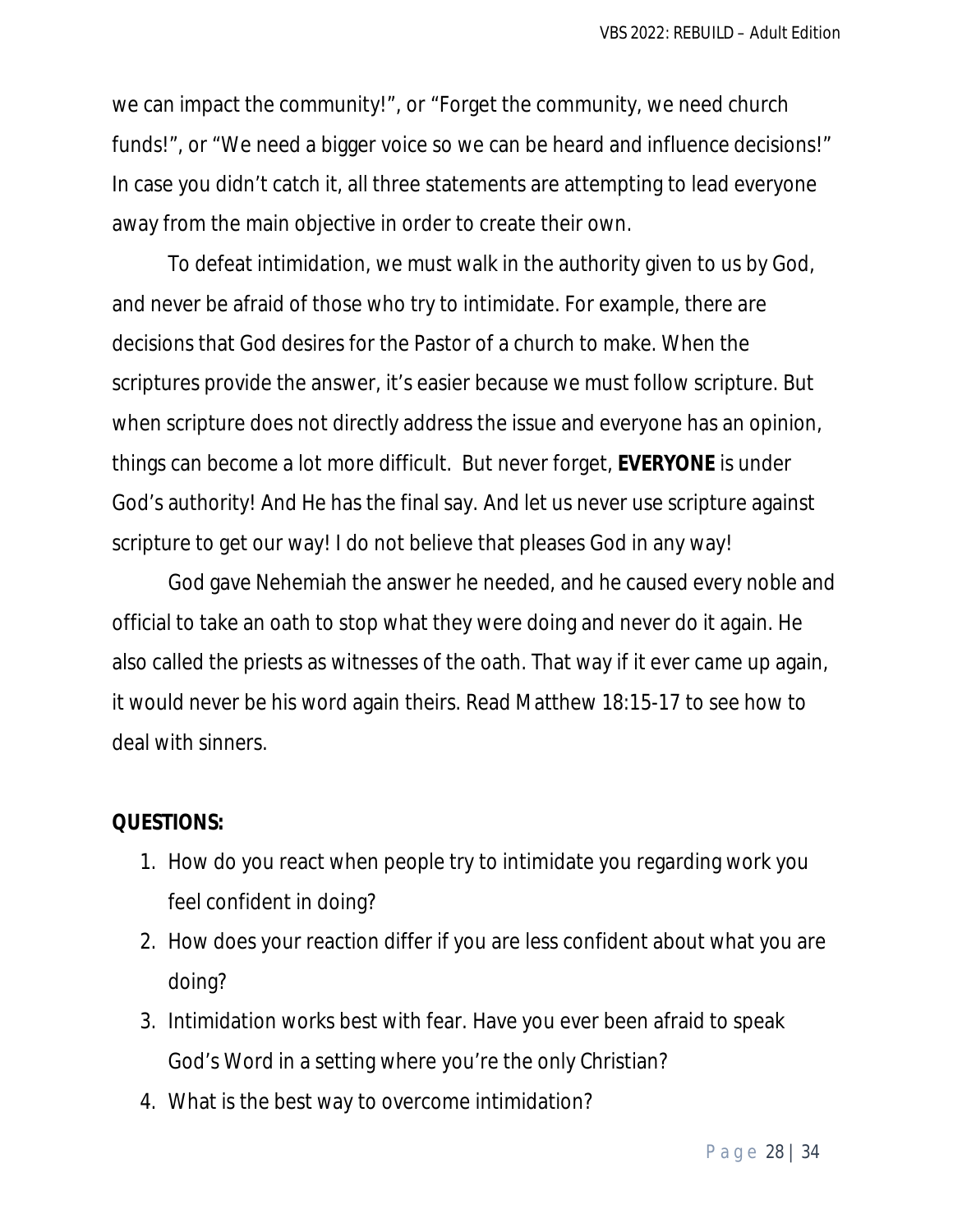## **LESSON 5**

# **Revival**

It's a shame but today the devil has even attacked the very thought of having a revival. I have heard it yelled *(yes yelled!)* at myself and other preachers! This is what the devil's servants say…

"Revivals don't work! Ain't nobody getting saved in no revivals! So why have them? "

First of all, revival was never intended for the unsaved. Revival is for them that are already saved. Revival is for the ones who are at the church for almost everything, giving their time, their talent and their strength for the Lord and His church, AND they are tired spiritually. Second of all, most don't invite nor bring anyone who needs to be saved to revival. So, if nobody is getting saved, why fuss at the preacher? There is a great revival coming soon, and many will wish they had been there! But we need to truly understand what revival is. To gain insight, let us look to Nehemiah and the great revival he and the people of Jerusalem had.

Something remarkable happens that many of us have probably never seen in our lifetime. The people came together as one and spoke to Ezra the scribe and called for him to bring out the book of the law of Moses which God had commanded to Israel. Yes, you heard it right, the **PEOPLE** were as **ONE** and desired to know the book of the Law of Moses. And Ezra read to them from the book from morning until midday and no one complained about how long the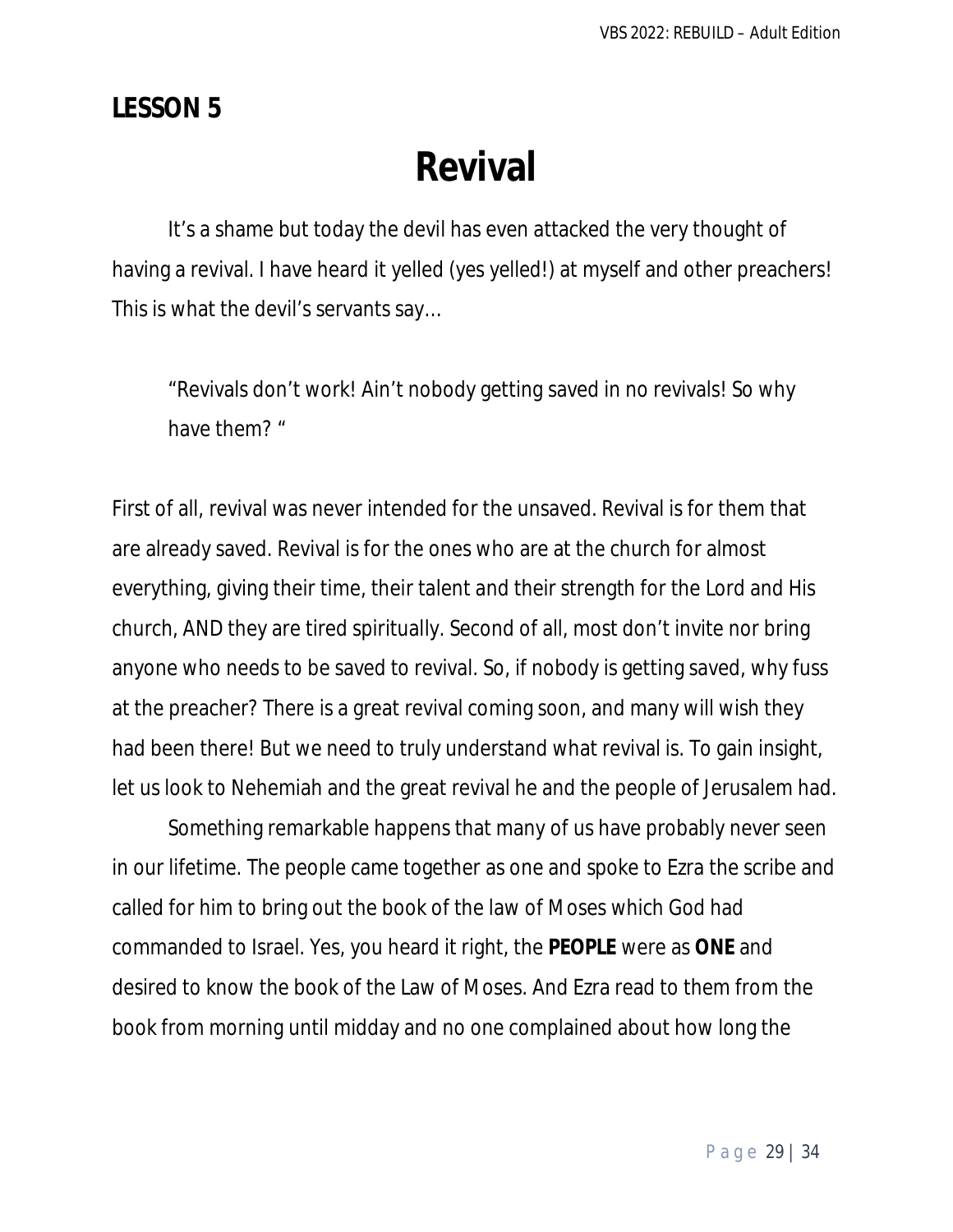"service" was! All the people were attentive to the book of the Law. And many need to see this for themselves lest they think I am making it up…

*<sup>4</sup>And Ezra the scribe stood upon a pulpit of wood, which they had made for the purpose;… <sup>5</sup>And Ezra opened the book in the sight of all the people; (for he was above all the people;) and when he opened it, all the people stood up: <sup>6</sup>And Ezra blessed the LORD, the great God. And all the people answered, Amen, Amen, with lifting up their hands: and they bowed their heads, and worshipped the LORD with their faces to the ground.*

#### **Nehemiah 8:4-6 (KJV)**

And when the people heard the words of the Law, they all wept. Why would the Word cause them to weep? For the same reason the Word of God sometimes causes us to weep. God's conviction for sin can be overwhelming, but always remember He chastises whom He loves. This is what revival is really about! People hearing the Word and self-checking themselves against the Word of God to see how they are walking, weeping in repentance when they are convicted, and realizing they are unprofitable servants when they have only done that which was their duty to do.

*So likewise ye, when ye shall have done all those things which are commanded you, say, We are unprofitable servants: we have done that which was our duty to do.* **Luke 17:10 (KJV)**

We will never impress God with our works, but with our faith we can please Him. The people reassembled the very next day to hear more and to learn more,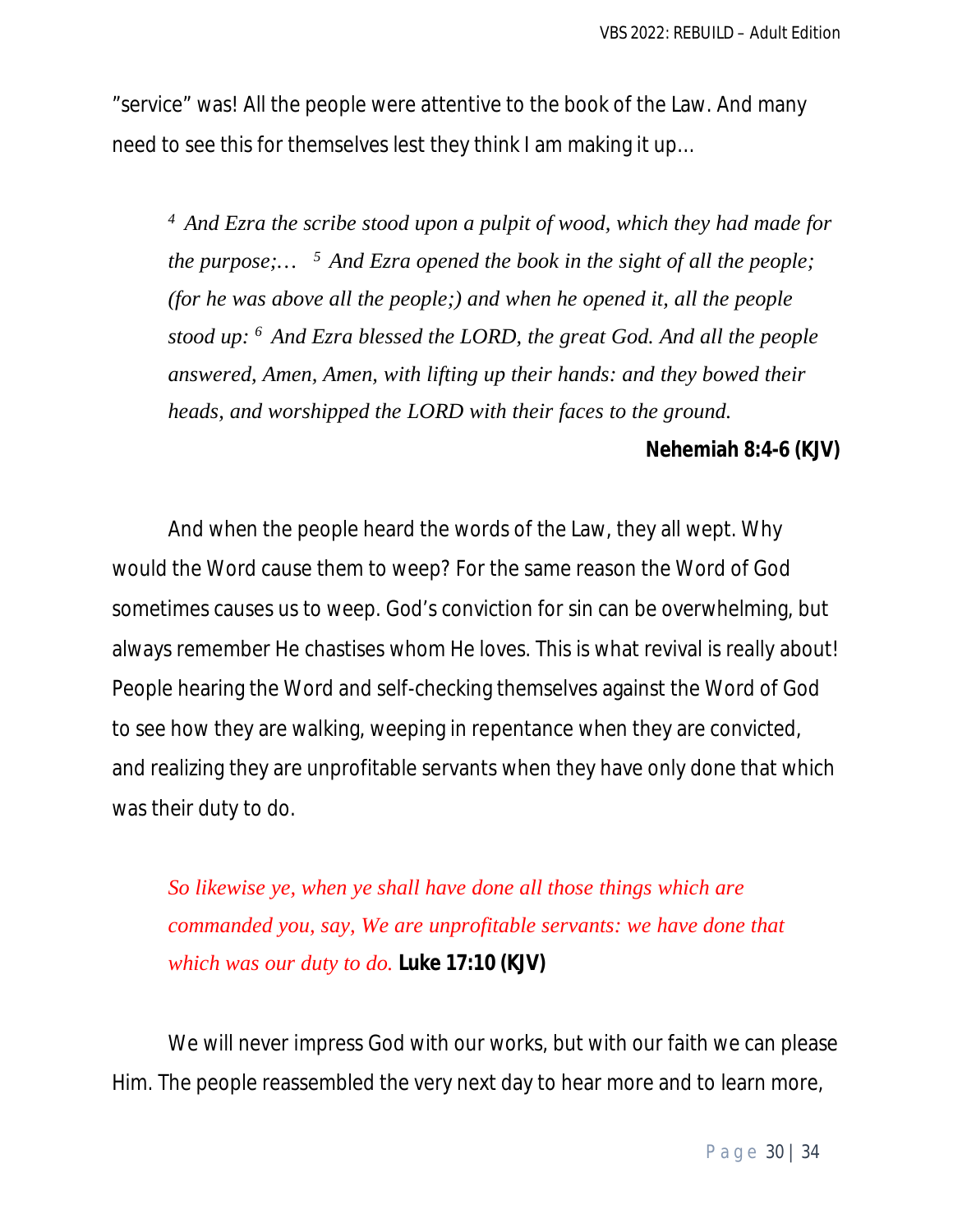that they might do more to obey the Lord. As the people learned what God wanted them to do, they responded by doing what the Law said. In return their hearts were made merrier day by day. This is what revival ought to do! So, the question now becomes, "Why are we not made merrier by revival?" I believe the answer may shock some! Today we do not come to learn the Word of God and judge ourselves that we be not judged. Today we come and we judge the Word and the method of delivery. Was it entertaining? Did the preacher preach it in a way that ensnared me? Did he whoop? Can he whoop? Did anyone get up and start shouting? Was "I" able to feel the Spirit in the church?

How can we be made merrier when we sit in judgement of the preacher and/or the delivery of the Word? The answer is we cannot. In order for us to get what we need; we have to do what the scriptures try to teach us to do.

## *Verily I say unto you, Whosoever shall not receive the kingdom of God as a little child shall in no wise enter therein.* **Luke 18:17 (KJV)**

Jesus was not saying only the children are saved, he was saying we must become as children to receive the kingdom of God. A little child will believe whatever you tell him/her implicitly. But an adult will have doubts, skepticism, or will want it proven before they will believe. Our faith must become as accepting as the faith of a little child. If the Bible says it, then without question it is to be taken to heart by faith as true and we receive it and we believe it.

But once we are out on the battlefield called life, we will confess God's word and then wonder why it seems to have no effect on our enemies. When Jesus showed up, devils screamed and howled and made confessions as to who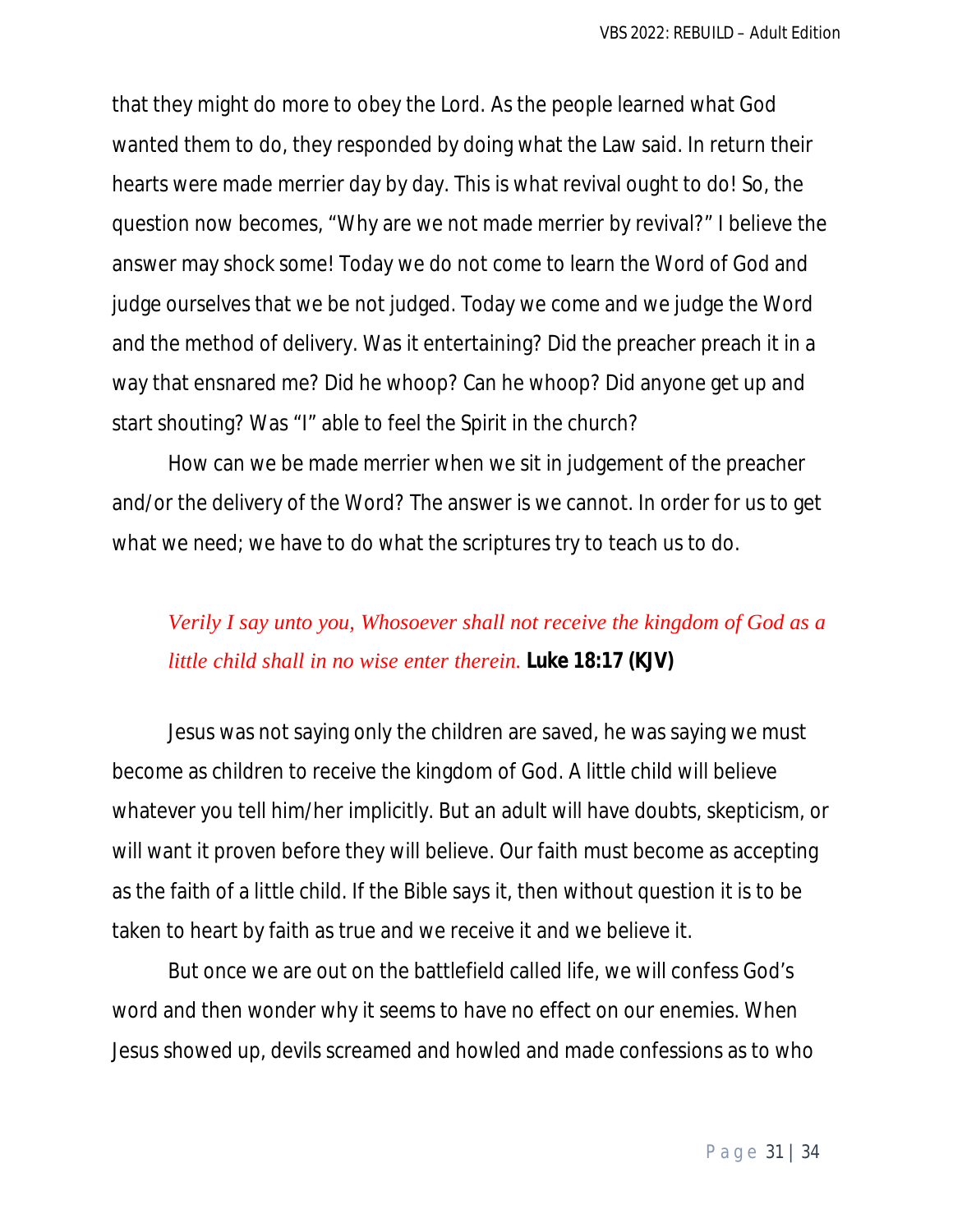He really is! But when we show up, the same doesn't seem to happen for us. Why is that? Let me see if I can help everyone to understand.

- 1. Do we pray as often as Jesus prayed?
- 2. Do we always do those things that please the Father like Jesus did?
- 3. Do we know the right scripture for the right situation?
- 4. Are we trying to wield the power of God on a brother or sister in Christ?
- 5. Does our heart want to **SEE** something bad happen to the one we are confronting or being confronted by?
- 6. Do we ever want God to "get them!"?

Where in scripture do we see Jesus act like us? The answer is He doesn't. We must become like Him. Jesus countered every attack against Himself with the Love of the Father. Hate cannot defeat His love. Hate should not defeat our love either when our love is the same as His love. Revival can remind us of these things, there by reviving the correct spirit within each of us.

Revival reminds us to be forgiving toward each other, and even toward our enemies. Like Jesus, we should commit judgment to the only one who is fit to judge, while we put into practice our ability to forgive. We all must have the ability to forgive because we are yet sinners. And yet revival did more for the people in Nehemiah's day!

It's interesting to note that at that time, Ezra only read the scriptures. It was the Levites who taught the people what the scriptures were really saying. And this went on day after day.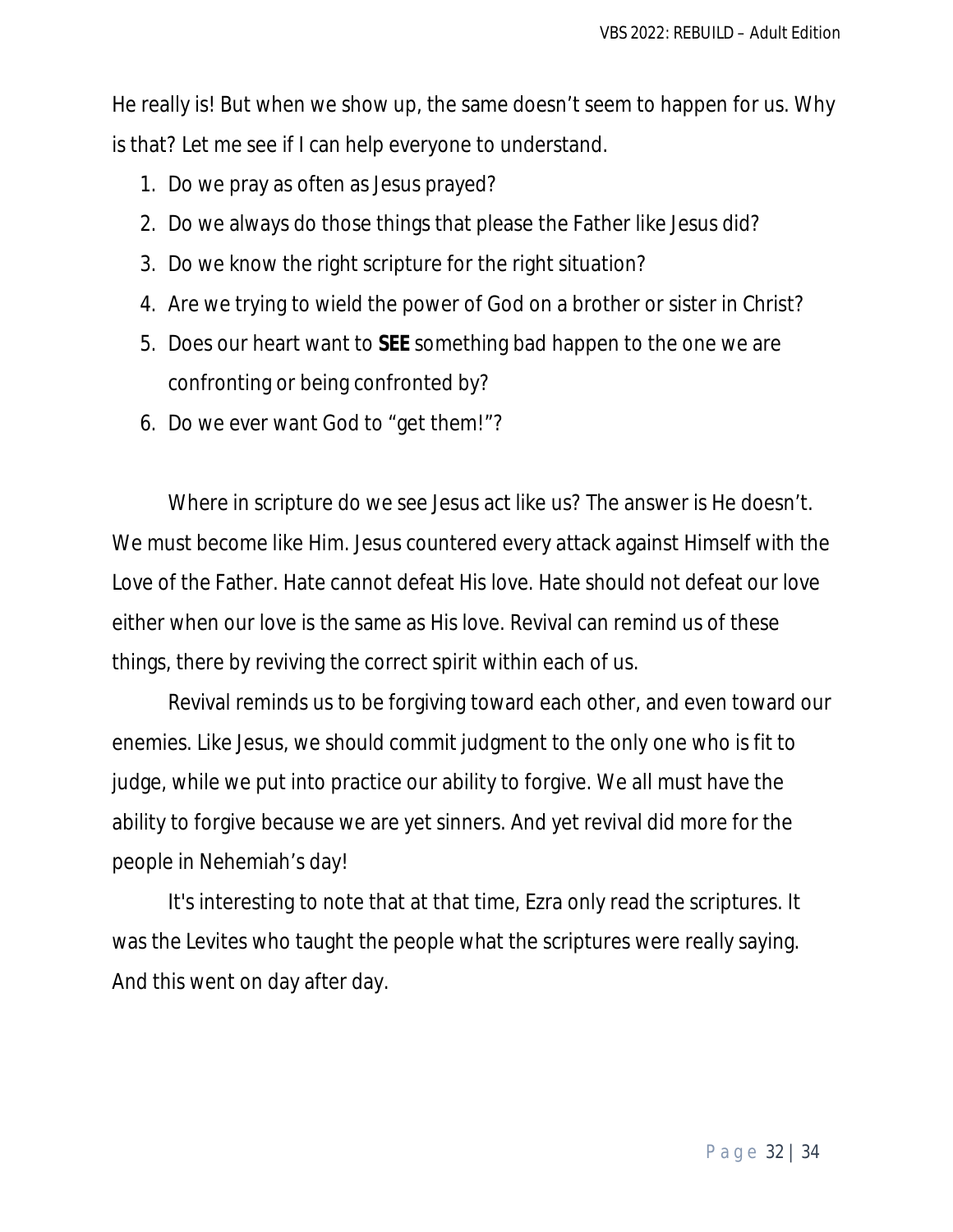*Also day by day, from the first day unto the last day, he read in the book of the law of God. And they kept the feast seven days; and on the eighth day was a solemn assembly, according unto the manner.* **Nehemiah 8:18 (KJV)**

I hate to say it this way, but the truth must be presented. Revivals **USED TO** be 5 nights of the week. Today many churches are having 3-night revivals, and now some are cutting it back to 2 nights. Why the changes? Some preachers will no longer preach a 5-night revival, they will only do a 3-night revival, but they would like their payment to remain the same as for 5 nights. And now I am beginning to see churches advertising 2-night revivals. What might God have done if Ezra had said, "I will not read the book of the Law to you day after day, only 3 days and that's it!"? I shudder to think of what God might have done! Other reasons are finances, attendance, some congregations don't want 5-nights anymore, and the list could go on! The people in Nehemiah's day understood their true need for the Word of God. Do we?

The Levites began to confess the solemn goodness of God by reminding the people of their rich history which is filled with their own sins and with the love and forgiveness of God. There is a very good reason for the Levites to remind them in this way. It shows them that they are just like their forefathers in being a stiff-necked people and turning away from God, but it also shows them God's love and His forgiveness if they return to Him. Doing it this way is an encouragement to the all the people to return to our Father in Heaven. I believe this is the essence of revival, and we as God's people of this generation desperately need a revival!